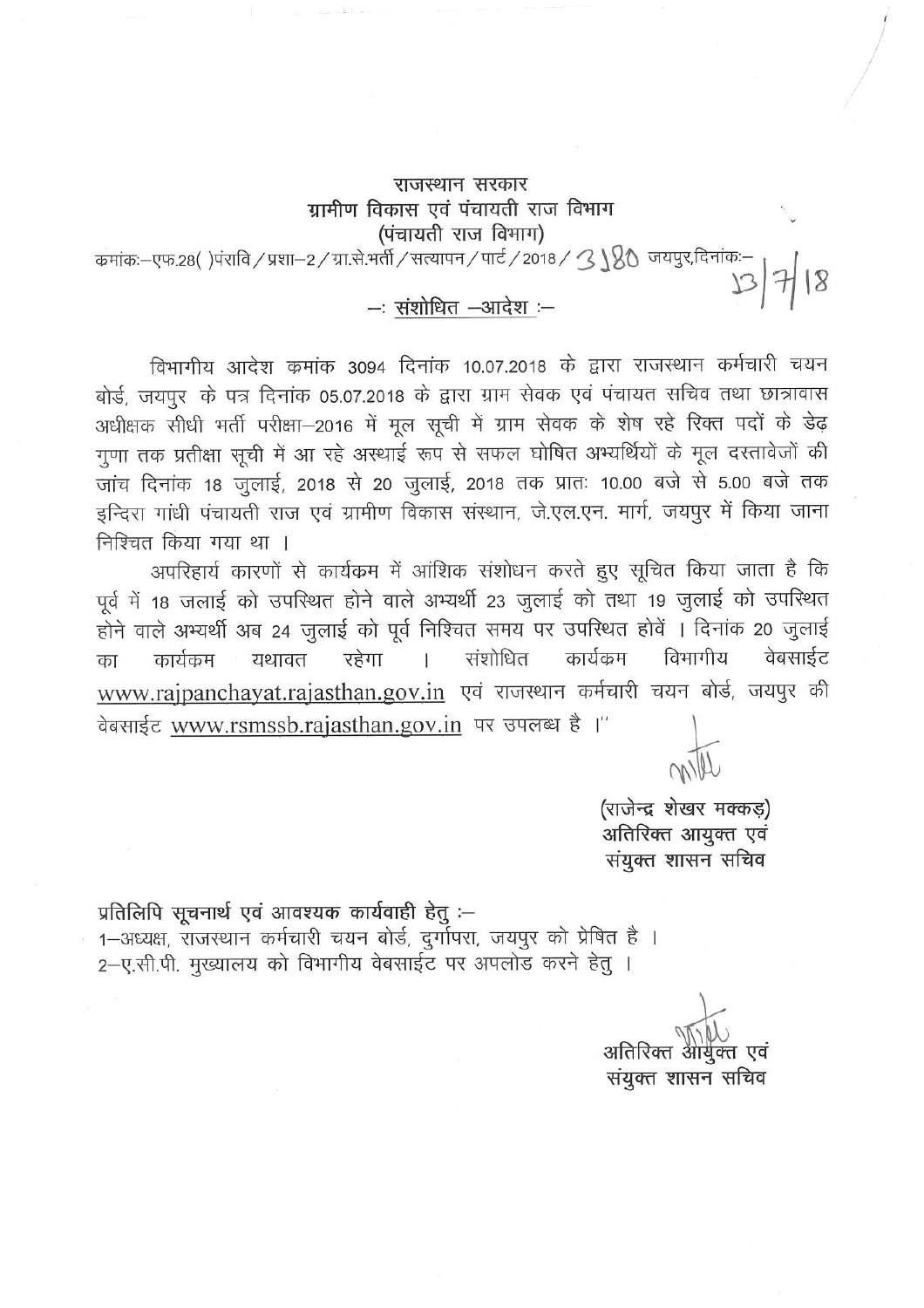|            | mifLFkr gkusdh fnukad 20-07-2018 ¼kØokj½ikr%10-00 ctsls1-00 ctsdse/; |                                 |            |         |                               |  |  |  |
|------------|----------------------------------------------------------------------|---------------------------------|------------|---------|-------------------------------|--|--|--|
| <b>SRN</b> | ROLL_NO                                                              | Candidate_Name                  | <b>SRN</b> | ROLL_NO | Candidate_Name                |  |  |  |
| 901        | 538596                                                               | <b>KISHOR SINGH RAJPUROHIT</b>  | 951        | 558063  | <b>PANNA RAM</b>              |  |  |  |
| 902        | 539207                                                               | <b>RANCHHORA RAM</b>            | 952        | 558179  | <b>SAWAI RAM CHOUDHARY</b>    |  |  |  |
| 903        | 539630                                                               | HIMANK PANDYA                   | 953        | 558323  | <b>CHUNA RAM</b>              |  |  |  |
| 904        | 540098                                                               | <b>KEYUR PANDYA</b>             | 954        | 558332  | <b>NARENDRA SARAN</b>         |  |  |  |
| 905        | 541815                                                               | JAYPAL SINGH CHOUHAN            | 955        | 558348  | <b>JITENDRA SINGH</b>         |  |  |  |
| 906        | 541990                                                               | <b>HARSHRAJ SINGH SHAKTAWAT</b> | 956        | 558464  | <b>KANVAR PAL</b>             |  |  |  |
| 907        | 543842                                                               | <b>PRAVEEN SINGH RATHORE</b>    | 957        | 558605  | KISHANA RAM                   |  |  |  |
| 908        | 544114                                                               | <b>MAHENDRA KUMAR</b>           | 958        | 559082  | <b>DURGESH JANI</b>           |  |  |  |
| 909        | 544666                                                               | <b>ATUL PUROHIT</b>             | 959        | 559462  | <b>BABU RAM</b>               |  |  |  |
| 910        | 546093                                                               | <b>HARISH PATIDAR</b>           | 960        | 559683  | <b>DINESH KUMAR</b>           |  |  |  |
| 911        | 546620                                                               | <b>VINOD PATIDAR</b>            | 961        | 560843  | <b>ASHOK KUMAR</b>            |  |  |  |
| 912        | 547616                                                               | <b>VIKRAM SINGH RATHORE</b>     | 962        | 561107  | SATISH BENIWAL                |  |  |  |
| 913        | 549624                                                               | <b>VINAY PATIDAR</b>            | 963        | 561442  | <b>MOHIT JOSHI</b>            |  |  |  |
| 914        | 549678                                                               | <b>MOHIT BHATT</b>              | 964        | 562803  | LADURAM BISHNOI               |  |  |  |
| 915        | 550093                                                               | <b>PRAVEEN KUMAR MEENA</b>      | 965        |         | 100281 ARJUN LAL MEENA        |  |  |  |
| 916        | 550637                                                               | <b>JAGAT SINGH</b>              | 966        |         | 106904 AVINASH YADAV          |  |  |  |
| 917        | 550963                                                               | <b>KALPESH RAJPUROHIT</b>       | 967        |         | 113491 ROHIT DHAWAN           |  |  |  |
| 918        | 551336                                                               | <b>DEEPAK PUROHIT</b>           | 968        |         | 116565 RAJANISH MEENA         |  |  |  |
| 919        | 551838                                                               | <b>BHARATA RAM</b>              | 969        |         | 122508 ABHISHEK KUMAR MEENA   |  |  |  |
| 920        | 552833                                                               | <b>SHIV KUMAR MEENA</b>         | 970        |         | 123072 TEJ PAL VERMA          |  |  |  |
| 921        | 553021                                                               | <b>KAMLESH KUMAR</b>            | 971        |         | 128279 ROSHAN MEENA           |  |  |  |
| 922        | 553716                                                               | <b>RAMESH KUMAR</b>             | 972        |         | 136900 GHANSHYAM KUMAR BAIRWA |  |  |  |
| 923        | 554049                                                               | <b>RUGNATH KULDEEP</b>          | 973        |         | 140721 AJAY KUMAR TELI        |  |  |  |
| 924        | 554073                                                               | <b>RAMESH KUMAR</b>             | 974        |         | 151327 GYANENDRA KUMAR        |  |  |  |
| 925        | 554106                                                               | KUMBHA RAM JANDU                | 975        |         | 154906 GAMBHEER SINGH         |  |  |  |
| 926        | 554321                                                               | <b>HEERA RAM</b>                | 976        |         | 158437 GAURAV KUMAR           |  |  |  |
| 927        | 554424                                                               | DHANNARAM                       | 977        |         | 171411 GOVIND KUMAR SAIN      |  |  |  |
| 928        | 554611                                                               | DHARMA RAM DHANDE               | 978        |         | 173755 HARIOM MEENA           |  |  |  |
| 929        | 555068                                                               | <b>RAM NIWAS PANWAR</b>         | 979        |         | 177917 DINESH CHAND MEENA     |  |  |  |
| 930        | 555100                                                               | <b>SWAI RAM</b>                 | 980        |         | 179615 KHEMCHAND MEENA        |  |  |  |
| 931        | 555107                                                               | <b>BHERU LAL</b>                | 981        |         | 180199 VIKASH KAUSHIK         |  |  |  |
| 932        | 555273                                                               | MODA RAM                        | 982        |         | 181981 RAJESH KUMAR MEENA     |  |  |  |
| 933        | 555436                                                               | KAILASH SINGH                   | 983        |         | 218617 RAGHUVEER PARSAD MEENA |  |  |  |
| 934        | 555606                                                               | <b>SOHAN LAL BHAGORA</b>        | 984        |         | 224203 BHARAT SINGH GUJAR     |  |  |  |
| 935        | 555630                                                               | <b>BHANWAR LAL</b>              | 985        |         | 238868 SANWAR LAL SAHU        |  |  |  |
| 936        | 555687                                                               | <b>RAJU SINGH</b>               | 986        |         | 243619 OM PRAKASH JAT         |  |  |  |
| 937        | 555749                                                               | <b>ABAL KHAN</b>                | 987        |         | 251101 vikash kumar           |  |  |  |
| 938        | 555820                                                               | <b>ROHIT KHATRI</b>             | 988        |         | 255332 HIMMAT SINGH           |  |  |  |
| 939        | 555925                                                               | <b>JUGTA RAM</b>                | 989        |         | 255823 SANSKARAN              |  |  |  |
| 940        | 555959                                                               | <b>DEVICHAND</b>                | 990        |         | 265518 SANDEEP KUMAR          |  |  |  |
| 941        | 556313                                                               | DHARMA RAM                      | 991        |         | 274126 HARJINDRA SINGH        |  |  |  |
| 942        | 556555                                                               | KAMAL SINGH RAJPUROHIT          | 992        |         | 274933 PAWAN KUMAR SHARMA     |  |  |  |
| 943        | 556624                                                               | JOGA RAM                        | 993        |         | 275568 RAJESH KUMAR           |  |  |  |
| 944        | 557283                                                               | <b>SATVANT SINGH</b>            | 994        |         | 275582 RAKESH KUMAR           |  |  |  |
| 945        | 557285                                                               | <b>KISHAN LAL</b>               | 995        |         | 275726 LICHHU RAM             |  |  |  |
| 946        | 557327                                                               | OM PRAKASH CHOUDHARY            | 996        |         | 280395 ALOK KUMAR GUPTA       |  |  |  |
| 947        | 557635                                                               | RADHESHYAM                      | 997        |         | 287116 NAND KISHORE MEENA     |  |  |  |
| 948        | 557888                                                               | THAKRA RAM                      | 998        |         | 287402 YOGESH MEENA           |  |  |  |
| 949        | 557975                                                               | <b>GANGA PRASAD</b>             | 999        |         | 287536 VED PRAKASH MEENA      |  |  |  |
| 950        | 558000                                                               | OM PRAKASH GARG                 | 1000       |         | 294256 GAJENDRA KUMAR MEENA   |  |  |  |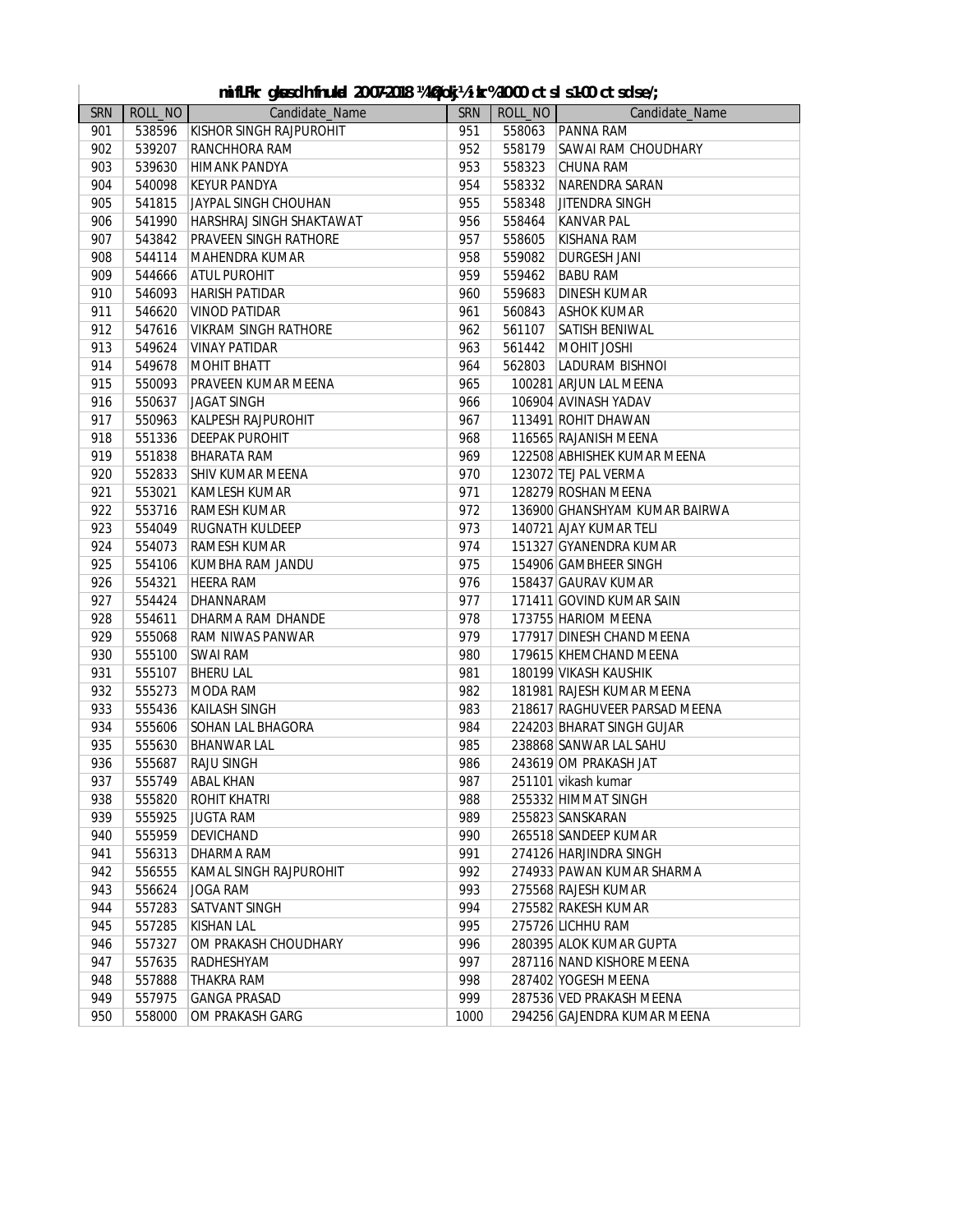|  |  |  | nifLFkr qkusdh fnukal 20-07-2018 ¼kØokj½ikr%10-00 ctsl s1-00 ctsdse/; |  |  |  |  |  |
|--|--|--|-----------------------------------------------------------------------|--|--|--|--|--|
|--|--|--|-----------------------------------------------------------------------|--|--|--|--|--|

|            |         | mifLFkr gkusdh fnukal 20-07-2018 ¼kØokj½ikr%10-00 ctsls1-00 ctsdse/; |      |         |                                 |
|------------|---------|----------------------------------------------------------------------|------|---------|---------------------------------|
| <b>SRN</b> | ROLL_NO | Candidate_Name                                                       | SRN  | ROLL_NO | Candidate_Name                  |
| 1001       |         | 294465 PAPPU LAL MEENA                                               | 1051 |         | 521730 BAL KRISHAN REGAR        |
| 1002       |         | 296333 VIJENDRA KUMAR MEENA                                          | 1052 |         | 526779 MOOL CHAND RAIGER        |
| 1003       |         | 296788 BABU LAL KARWA                                                | 1053 |         | 529762 KANHAIYA LAL SHARMA      |
| 1004       |         | 297000 SHER SINGH MEENA                                              | 1054 |         | 542936 ARJUN LAL ROAT           |
| 1005       |         | 298748 KRISHANA KUMAR MEENA                                          | 1055 |         | 544794 DINESH CHANDRA YADAV     |
| 1006       |         | 301794 RAM KUMAR MEENA                                               | 1056 |         | 551182 YASHPAL SINGH            |
| 1007       |         | 305643 JEETENDRA KUMAR                                               | 1057 |         | 553960 TOGA RAM                 |
| 1008       |         | 311294 MAN SINGH MEENA                                               | 1058 |         | 554351 DALURAM                  |
| 1009       |         | 314133 JAG MOHAN MEENA                                               | 1059 |         | 560513 JAIKISHAN BISHNOI        |
| 1010       |         | 315988 SHIV KESH MEENA                                               | 1060 |         | 561566 BHINYA RAM               |
| 1011       |         | 319381 DEEP RAM MEENA                                                | 1061 |         | 164249   DEEPAK PATIDAR         |
| 1012       |         | 320782 MANOJ KUMAR MEENA                                             | 1062 | 164820  | <b>SURESH KUMAR MEENA</b>       |
| 1013       |         | 322585 HIMMAT SINGH MEENA                                            | 1063 | 164908  | <b>BHIMRAJ MEENA</b>            |
| 1014       |         | 325708 ASHOK KUMAR                                                   | 1064 | 164956  | <b>DEVI LAL MEENA</b>           |
| 1015       |         | 332859 NARENDRA KUMAR MEENA                                          | 1065 | 165131  | <b>MUKESH MEENA</b>             |
| 1016       |         | 335351 MAHESH KUMAR                                                  | 1066 | 165215  | <b>JITENDRA MEENA</b>           |
| 1017       |         | 341213 PINTU MEENA                                                   | 1067 | 165489  | <b>PRAKASH CHANDRA MEENA</b>    |
| 1018       |         | 355373 SANDEEP KUMAR SOLANKI                                         | 1068 | 165597  | <b>RAVAJEE MEENA</b>            |
| 1019       |         | 359853 LOKESH KUMAR SAINI                                            | 1069 | 166550  | <b>ANIL KUMAR MEENA</b>         |
| 1020       |         | 376927 VIKAS KUMAR SHARMA                                            | 1070 | 167563  | <b>SACHIN VORA</b>              |
| 1021       |         | 381527 MANOJ KUMAR NAGAR                                             | 1071 | 167884  | MAHESH KUMAR SHARMA             |
| 1022       |         | 383436 HARIOM SAHARIYA                                               | 1072 | 167893  | KANHAIYA LAL MAHESHWARI         |
| 1023       |         | 383953 RAIVDHI LAL SAHARIYA                                          | 1073 | 222095  | <b>JITENDRA PATIDAR</b>         |
| 1024       |         | 390541 MUKESH KUMAR MEENA                                            | 1074 | 222204  | <b>HARISH CHANDRA PATIDAR</b>   |
| 1025       |         | 395292 NARENDRA BALAI                                                | 1075 | 222312  | <b>RAHUL PATIDAR</b>            |
| 1026       |         | 397171 RAGHUVEER PANWAR                                              | 1076 | 222411  | <b>NITESH PATIDAR</b>           |
| 1027       |         | 401196 BALU RAM GAWDIYA                                              | 1077 | 222462  | MAHESH CHANDRA PATIDAR          |
| 1028       |         | 402548 RAJENDRA LAMROR                                               | 1078 | 222585  | <b>SUSHIL KUMAR PATIDAR</b>     |
| 1029       |         | 404887 HARI RAM                                                      | 1079 | 222688  | MOHAMMAD AZHARUDDIN MANSURI     |
| 1030       |         | 406843 SUSHIL KUMAR                                                  | 1080 | 223093  | NAVEEN KUMAR SUTHAR             |
| 1031       |         | 417737 SUNIL KARWASRA                                                | 1081 | 223132  | <b>BHUPESH PATIDAR</b>          |
| 1032       |         | 425311 NARENDRA KUMAR                                                | 1082 | 223182  | <b>KAPIL PATIDAR</b>            |
| 1033       |         | 442795 NARESH KUMAR VARMA                                            | 1083 | 223248  | VIRENDRA SINGH RAO              |
| 1034       |         | 451301 GOVIND KULHARI                                                | 1084 | 223346  | NARESH KUMAR                    |
| 1035       |         | 452121 HANSRAJ THEPADYA                                              | 1085 | 223396  | <b>HITESH PATIDAR</b>           |
| 1036       |         | 452349 OM PRAKASH BAIRWA                                             | 1086 |         | 223399 HIMANSHU PATIDAR         |
| 1037       |         | 455172 RAM SINGH KHANGAR                                             | 1087 | 223401  | YOGESH CHANDRA PATIDAR          |
| 1038       |         | 456194 RAJESH KUMAR MEENA                                            | 1088 | 223573  | MUKESH CHOUHAN                  |
| 1039       |         | 463553 RUPESH PRAVA                                                  | 1089 | 223610  | YASHWANT SINGH RAO              |
| 1040       |         | 468567 SURENDRA DAS VAISHNAV                                         | 1090 | 223801  | RAVINDRA KUMAR PATIDAR          |
| 1041       |         | 469992 OMPRAKASH GODARA                                              | 1091 | 224437  | <b>BANSHI LAL</b>               |
| 1042       |         | 480897 SUMER                                                         | 1092 | 224548  | <b>RAKESH DINDOR</b>            |
| 1043       |         | 485183 KISHOR RAM                                                    | 1093 | 225637  | NARAYAN LAL MAIDA               |
| 1044       |         | 486583 SHYAM LAL                                                     | 1094 | 226033  | <b>JASWANT SINGH</b>            |
| 1045       |         | 488831 OM PRAKASH BHEEL                                              | 1095 |         | <b>MURTI</b>                    |
|            |         |                                                                      |      | 226892  |                                 |
| 1046       |         | 495046 PRAMOD KUMAR MEENA                                            | 1096 | 226916  | <b>SANJAY BARIYA</b>            |
| 1047       |         | 505439 ABDUL SHRIF                                                   | 1097 | 227053  | CHAMPA LAL                      |
| 1048       |         | 510077 YASHVANT KUMAR PRAJAPAT                                       | 1098 | 227363  | <b>VEERBHADRA SINGH KHARADI</b> |
| 1049       |         | 511614 LEELADHAR SAINI                                               | 1099 | 227908  | <b>NARESH CHANDRA</b>           |
| 1050       |         | 515142 RAJESH KUMAR MEENA                                            | 1100 | 228000  | MUKESH DINDOR                   |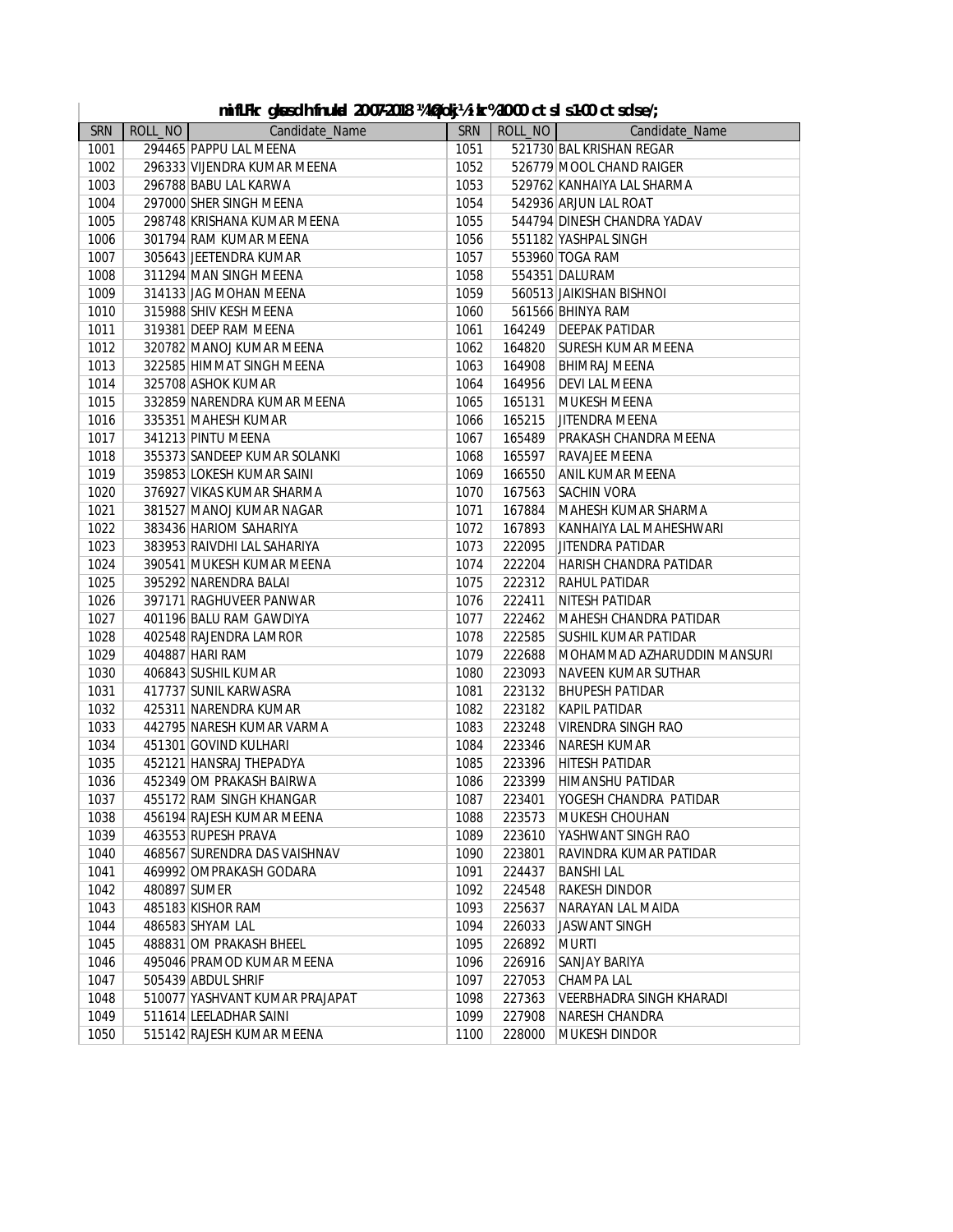#### mifLFkr gk sdh fnuk a 20-07-2018 ¼kØokj½ ikr% 10-00 ctsl s 1-00 ctsdse/;

| <b>SRN</b> | ROLL_NO | Candidate Name            |
|------------|---------|---------------------------|
| 1101       | 228270  | MUKESH MAIDA              |
| 1102       | 228434  | PRAVIN KUMAR KHARADI      |
| 1103       | 229287  | <b>VINOD KUMAR</b>        |
| 1104       | 229349  | DEVI LAL SAVADA           |
| 1105       | 229832  | <b>HARSHIT RAWAT</b>      |
| 1106       | 230046  | RITESH KUMAR TABIYAR      |
| 1107       | 230157  | SANJIV KATARA             |
| 1108       | 230251  | KISHAN LAL RANA           |
| 1109       | 230436  | DINESH CHANDRA            |
| 1110       | 231010  | DILIP KUMAR AUD           |
| 1111       | 231545  | <b>PARAS PARMAR</b>       |
| 1112       | 231884  | JAYVARDHAN SINGH RATHORE  |
| 1113       | 231925  | LOKESH PANCHOLI           |
| 1114       | 231934  | DILIP KUMAR PATIDAR       |
| 1115       | 231950  | <b>KARTIK PANDYA</b>      |
| 1116       | 232020  | JAYDEEP TRIVEDI           |
| 1117       | 232257  | ANKIT KUMAR JAIN          |
| 1118       | 232282  | NISHCHAL DEVRA            |
| 1119       | 232348  | NILESH KUMAR TRIVEDI      |
| 1120       | 232390  | KAMAL KUMAR PATIDAR       |
| 1121       | 232420  | <b>NARESH KUMAR JOSHI</b> |
| 1122       | 232565  | RISHABH THAKUR            |
| 1123       | 232633  | JUGNU JOSHI               |
| 1124       | 232706  | RAJKUMAR SINGH CHOUHAN    |
| 1125       | 232716  | MAZHAR MOHAMMED SHEIKH    |

 $\overline{\phantom{a}}$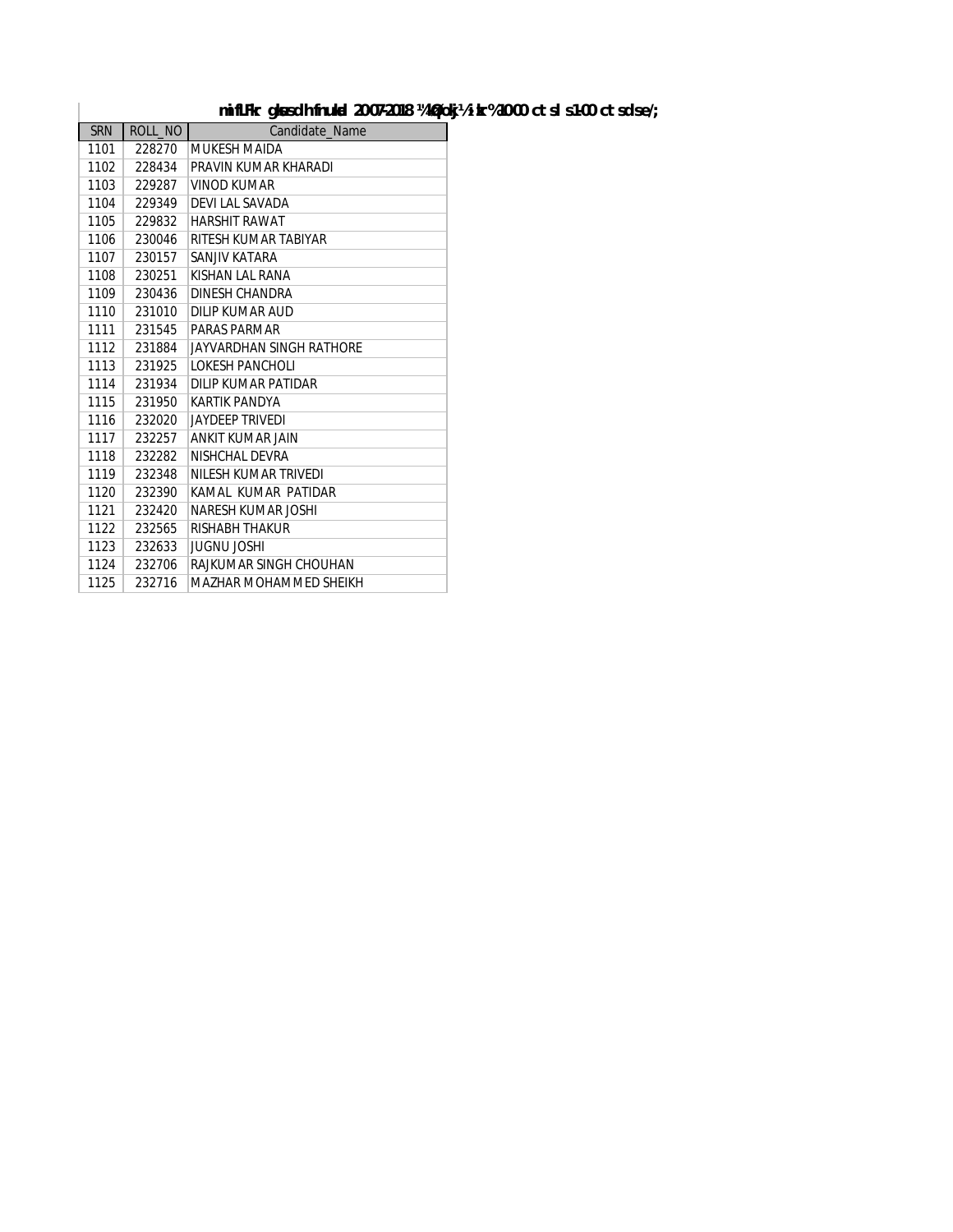|            |         | mifLFkr gkusdh fnukal 20-07-2018 ¼kØokj½nkigj 2-00 ctslslk;a5-00 ctsdse/; |            |         |                                |
|------------|---------|---------------------------------------------------------------------------|------------|---------|--------------------------------|
| <b>SRN</b> | ROLL_NO | Candidate_Name                                                            | <b>SRN</b> | ROLL_NO | Candidate_Name                 |
| 1126       | 233025  | <b>SURENDRA SINGH CHAUHAN</b>                                             | 1179       |         | 545106 HITESH PATIDAR          |
| 1127       | 248088  | CHUNNI LAL LOHAR                                                          | 1180       |         | 545235 AJAY KUMAR PATEEDAR     |
| 1128       | 249425  | KAILASH KUMAR PATEL                                                       | 1181       |         | 545285 DILIP KUMAR KHARADI     |
| 1129       | 249594  | PANKAJ PRAJAPAT                                                           | 1182       | 546077  | <b>SANDEEP KALASUA</b>         |
| 1130       | 250129  | KAILASH PATEL                                                             | 1183       | 546141  | <b>SURENDRA SINGH CHOUHAN</b>  |
| 1131       | 250146  | <b>BANSHI LAL KALAL</b>                                                   | 1184       | 546252  | <b>PRAKASH CHANDRA MALIWAD</b> |
| 1132       | 250461  | <b>JAY KUMAR PURBIA</b>                                                   | 1185       | 546311  | <b>YUGAL PAHAD</b>             |
| 1133       | 250652  | <b>PRAKASH CHANDRA PATEL</b>                                              | 1186       | 546377  | <b>DHARMESH YADAV</b>          |
| 1134       | 250837  | VIJAYLAXMI LOHAR                                                          | 1187       |         | 547010 YOGESH PATIDAR          |
| 1135       | 490372  | MAHENDRA KUMAR MEENA                                                      | 1188       |         | 547315   MAGANLAL PATIDAR      |
| 1136       | 490428  | <b>KEERTI JAIN</b>                                                        | 1189       | 547403  | <b>SANJAY KUMAR KOTED</b>      |
| 1137       | 490913  | PRADEEP KUMAR SHARMA                                                      | 1190       | 547497  | VIRENDRA SINGH RAO             |
| 1138       | 490920  | SALVI RAKESHKUMAR JALAMCHAND                                              | 1191       | 548108  | <b>DUSHYANT KALAL</b>          |
| 1139       | 491237  | CHANDRA SHEKHAR JOSHI                                                     | 1192       | 548685  | MANISH ROAT                    |
| 1140       | 491287  | JAYDEEP MEHTA                                                             | 1193       | 549348  | <b>BHAVESH PATIDAR</b>         |
| 1141       | 491405  | <b>RANJEET MEENA</b>                                                      | 1194       | 549417  | VINOD KUMAR PATIDAR            |
| 1142       | 491843  | SHARVAN KUMAR KHARADI                                                     | 1195       | 550289  | <b>TARUN MALVI</b>             |
| 1143       | 493707  | MAGAN LAL DAMOR                                                           | 1196       |         | 550607   VINOD KUMAR           |
| 1144       | 493780  | <b>ASHUTOSH AMETA</b>                                                     | 1197       |         | 551907   HARI SINGH PARIHAR    |
| 1145       | 494459  | LOKENDRA SINGH JHALA                                                      | 1198       |         | 165105 KAMAL KANT MEENA        |
| 1146       | 495035  | <b>ASHOK KUMHAR</b>                                                       | 1199       |         | 166225 KANHAIYA LAL MEENA      |
| 1147       | 495128  | <b>VIJAY BHARADWAJ</b>                                                    | 1200       |         | 167875 AFROZ KHAN              |
| 1148       | 495423  | MAHAVEER PRATAP SINGH SHAKTAWAT                                           | 1201       |         | 224831 NAGENDRA LAL            |
| 1149       | 495785  | <b>AMIT KOTED</b>                                                         | 1202       |         | 224938 NAGENDRA KUMAR DINDOR   |
| 1150       | 497906  | NARESH CHANDRA GARG                                                       | 1203       |         | 225209 DHARU NINAMA            |
| 1151       | 498201  | <b>GANESH LAL MEENA</b>                                                   | 1204       |         | 228321 JAWAHAR LAL MAKWANA     |
| 1152       | 498595  | <b>PRAVIN MEHTA</b>                                                       | 1205       |         | 228634 NARAYAN LAL             |
| 1153       | 499710  | SANTOSH KUMAR MEENA                                                       | 1206       |         | 229320 NARENDRA KUMAR ARH      |
| 1154       | 500137  | <b>RAMESH KUMAR MEENA</b>                                                 | 1207       |         | 231457 MAHESH GARG             |
| 1155       | 500263  | LAXMAN KHARADI                                                            | 1208       |         | 232851 CHIRAG TRIVEDI          |
| 1156       | 501796  | MANOHAR LAL MEENA                                                         | 1209       |         | 233681 NARHARI PRATAP SINGH    |
| 1157       | 540347  | MAHENDRA PRATAP SINGH PANWAR                                              | 1210       |         | 491766 PRABHU LAL MEENA        |
| 1158       | 540806  | <b>KESHAV LAL SAAD</b>                                                    | 1211       |         | 492497 PRAKASH CHANDRA MEENA   |
| 1159       | 541316  | HIMANSHU BHATT                                                            | 1212       |         | 492644 BABU LAL AHARI          |
| 1160       | 541563  | NIMESH JOSHI                                                              | 1213       |         | 493318 LAXMAN MEENA            |
| 1161       | 541939  | <b>ASHISH PATIDAR</b>                                                     | 1214       |         | 495215 HUKMRAJ SINGH CHUNDAWAT |
| 1162       | 542042  | MUKESH BARANDA                                                            | 1215       |         | 498950 RAVI KUMAR MEENA        |
| 1163       | 542056  | DAYALAL PATIDAR                                                           | 1216       |         | 499188 CHUNNI LAL MAL          |
| 1164       | 542062  | <b>UMESH KHARADI</b>                                                      | 1217       |         | 499473 RISHABH JAIN            |
| 1165       | 542070  | KAMLESH KUMAR PUNJOT                                                      | 1218       |         | 500508 DEVI LAL MEENA          |
| 1166       | 542165  | ANIL KUMAR DAMOR                                                          | 1219       |         | 500607 NARESH MEGHWAL          |
| 1167       | 542636  | <b>RAJU PATEL</b>                                                         | 1220       |         | 501247 DWARKA PRASAD MEENA     |
| 1168       | 542716  | KHUSHWANT PATIDAR                                                         | 1221       |         | 539604 GOPAL LAL AHARI         |
| 1169       | 542730  | <b>MAHIPAL VIHAT</b>                                                      | 1222       |         | 540609 PUNIT KUMAR PUNJOT      |
| 1170       | 543445  | VISHVAJIT SINGH SISODIYA                                                  | 1223       |         | 542321 RAHUL DENDOR            |
| 1171       | 543452  | <b>TEJPAL PATIDAR</b>                                                     | 1224       |         | 543512 JITENDRA PARMAR         |
| 1172       | 543469  | RAJENDRA KUMAR MANAT                                                      | 1225       |         | 545634 BASANTI LAL ASODA       |
| 1173       | 543709  | NITIN KUMAR LOHAR                                                         | 1226       |         | 547441 ANIL KUMAR PUROHIT      |
| 1174       | 543718  | <b>JIGNESH SUTHAR</b>                                                     | 1227       |         | 547771 TIKRAJ SINGH RATHOR     |
| 1175       | 543785  | <b>ANKIT PANDYA</b>                                                       | 1228       |         | 548204 KAPIL LABANA            |
| 1176       | 544219  | <b>KARTIK VAISHNAV</b>                                                    | 1229       |         | 549438 HARISH CHANDRA MANAT    |
| 1177       | 544321  | KHUSHAL JOSHI                                                             | 1230       |         | 555606 SOHAN LAL BHAGORA       |
| 1178       | 544627  | <b>SHANKAR LAL PATEL</b>                                                  |            |         |                                |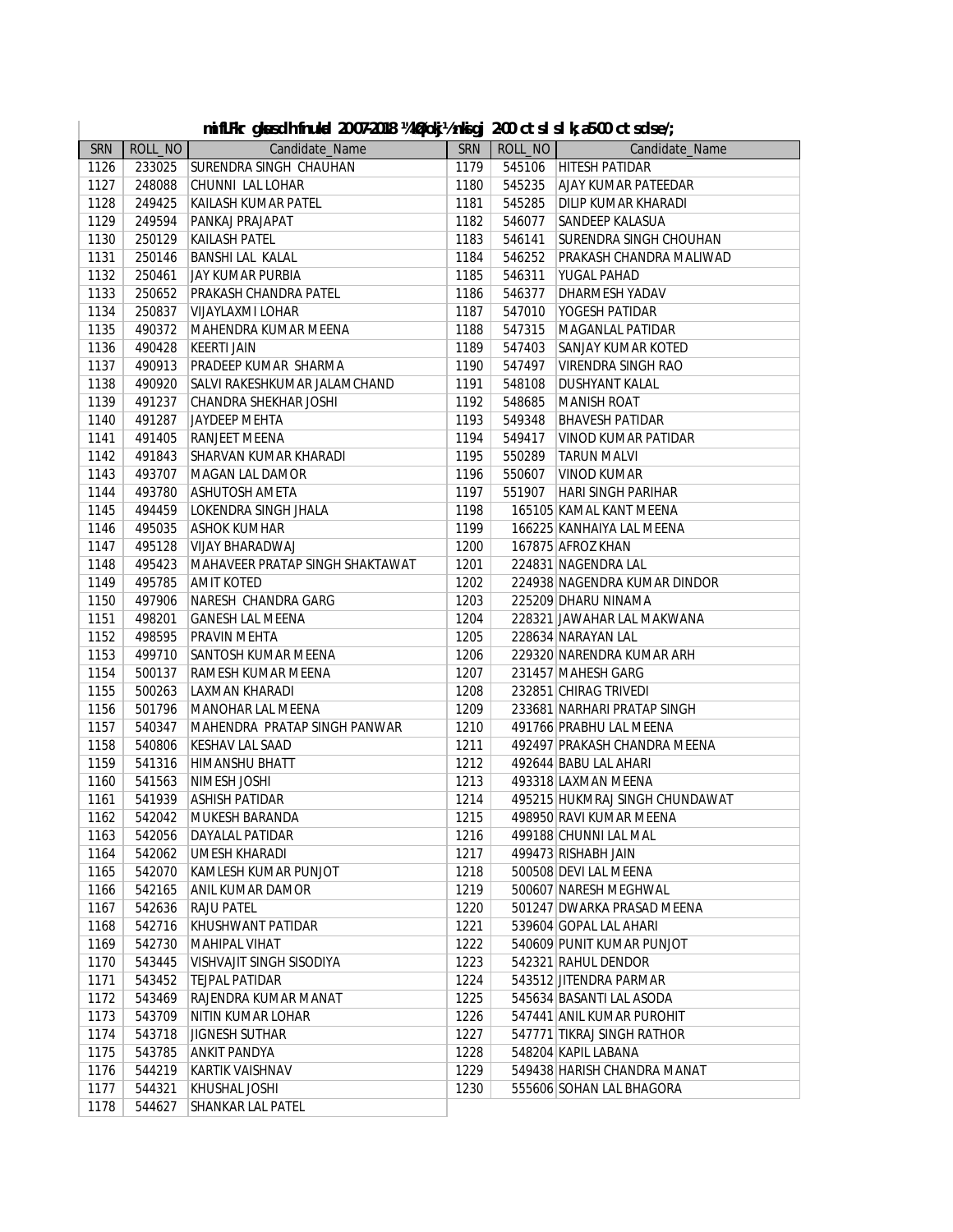| <b>SRN</b>     | ROLL_NO | Candidate_Name                 | <b>SRN</b> | ROLL_NO | Candidate_Name                 |
|----------------|---------|--------------------------------|------------|---------|--------------------------------|
| $\mathbf{1}$   | 100040  | <b>VIKAS</b>                   | 51         | 117049  | <b>SIYA RAM MEENA</b>          |
| $\overline{2}$ | 100182  | <b>DEEN DAYAL MEENA</b>        | 52         | 117548  | MANROOP CHOUDHARY              |
| 3              | 100729  | JITESH KUMAR SHARMA            | 53         | 118609  | <b>KRISHAN SHARMA</b>          |
| $\overline{4}$ | 100957  | SHASHI KANT NAMA               | 54         | 119322  | <b>SANWAR MAL MEENA</b>        |
| 5              | 101012  | MUKESH KUMAR MEENA             | 55         | 119431  | MADAN LAL JHAJHADIA            |
| 6              | 101208  | MUKESH YADAV                   | 56         | 119592  | CHANDRAVEERSHEKHAWAT SINGH     |
| $\overline{7}$ | 101996  | SURYAKANT KANSOTIYA            | 57         | 120299  | <b>SITARAM GURJAR</b>          |
| 8              | 102110  | <b>BAHADUR SINGH CHOUDHARY</b> | 58         | 121440  | NITIN SHARMA                   |
| 9              | 102532  | <b>SACHIN AVASTHI</b>          | 59         | 122027  | PRAKASH CHAND SHIVRAN          |
| 10             | 102790  | <b>VINOD VERMA</b>             | 60         | 122284  | MOHAMMAD VAKIL                 |
| 11             | 102873  | <b>SANDEEP MATHUR</b>          | 61         | 122642  | RAJESH KUMAR BUNKAR            |
| 12             | 102975  | DHARA SINGH KALIRAWANA         | 62         | 122926  | MUKESH KUMAR MEENA             |
| 13             | 103279  | <b>RAHUL MEENA</b>             | 63         | 123298  | KAILASH CHAND MEENA            |
| 14             | 103518  | NARENDRA KUMAR VERMA           | 64         | 123987  | RAVI KUMAR SHARMA              |
| 15             | 103647  | RAJESH KUMAR MEENA             | 65         | 124315  | SIYARAM SHARMA                 |
| 16             | 104149  | <b>GOPAL SINGH</b>             | 66         | 124631  | AJAY KUMAR SHARMA              |
| 17             | 104367  | OM PRAKASH SHARMA              | 67         | 125123  | MANISH KUMAR YADAV             |
| 18             | 104637  | MUKESH KUMAR GURJAR            | 68         | 125697  | <b>RATAN LAL MALI</b>          |
| 19             | 105565  | RAJESH KUMAR MEENA             | 69         | 125837  | ROHIT KUMAR SHARMA             |
| 20             | 105739  | SHYAM SUNDAR KUMAVAT           | 70         | 125999  | <b>MUKESH GURJAR</b>           |
| 21             | 105774  | <b>SUMER YADAV</b>             | 71         | 126176  | CHAIN SUKH JAT                 |
| 22             | 106565  | <b>BHARTENDRA VERMA</b>        | 72         | 126781  | RADHE SHYAM SHARMA             |
| 23             | 106616  | <b>MAN SINGH YOGI</b>          | 73         | 127010  | NAGENDRA SINGH SHEKHAWAT       |
| 24             | 106702  | MAN MOHAN YADAV                | 74         | 127876  | MUKESH KUMAR MEENA             |
| 25             | 107339  | <b>VINOD MEENA</b>             | 75         | 127902  | <b>GOVIND SHARMA</b>           |
| 26             | 109271  | <b>BABU LAL YADAV</b>          | 76         | 127950  | <b>SHIV SHANKAR SHARMA</b>     |
| 27             | 109566  | <b>TARUN NAINIWAL</b>          | 77         | 128068  | <b>VINOD KUMAR YADAV</b>       |
| 28             | 110371  | <b>BABU LAL PANCHOLI</b>       | 78         | 128357  | <b>BRIJ MOHAN YADAV</b>        |
| 29             | 110563  | <b>GANGADHAR KUMAWAT</b>       | 79         | 128604  | KHEMRAJ SHARMA                 |
| 30             | 110593  | SATISH KUMAR SWAMI             | 80         | 129064  | DEEPA RAM CHOUDHARY            |
| 31             | 110668  | <b>RAM SINGH GURJAR</b>        | 81         | 129098  | DINESH KUMAR KULDEEP           |
| 32             | 110695  | DINESH KUMAR SHARMA            | 82         | 129204  | <b>PINKESH KUMAR</b>           |
| 33             | 111013  | MANISH KUMAR SHARMA            | 83         | 129722  | ROOPKISHORE VERMA              |
| 34             | 111111  | ASHOK KUMAR KANWARIYA          | 84         | 130174  | JITENDRA KUMAR KUMAWAT         |
| 35             | 111197  | <b>RAKESH KUMAR VERMA</b>      | 85         | 131136  | KUNJ BIHARI                    |
| 36             | 111279  | <b>SOURABH KUMAR</b>           | 86         | 131272  | ADITYA SIROHI                  |
| 37             | 111470  | NARESH KUMAR PRAJAPAT          | 87         | 131609  | <b>AJAY KUMAR BAIRWA</b>       |
| 38             | 111956  | MAHEEP SINGH JAGAWAT           | 88         | 132054  | SHUBHAM LABHI                  |
| 39             | 113244  | AASHUTOSH JAGAKA               | 89         | 132134  | RAGHU NATH CHOUDHARY           |
| 40             | 113606  | <b>RAJESH SAINI</b>            | 90         | 132453  | <b>SANDEEP SHARMA</b>          |
| 41             | 113712  | <b>RAM PRASAD MEENA</b>        | 91         | 132612  | <b>RAJU LAL SHARMA</b>         |
| 42             | 113723  | RAM KISHOR MEENA               | 92         | 132813  | RAHUL KUMAR SHARMA             |
| 43             | 113817  | ANKIT KUMAR AVASHTHI           | 93         | 133472  | <b>VIKRAM SINGH RAJAWAT</b>    |
| 44             | 114302  | KALU RAM MEENA                 | 94         | 133492  | MANOHAR SINGH                  |
| 45             | 115117  | <b>RAMAVTAR YADAV</b>          | 95         | 133800  | <b>AMIT SAINI</b>              |
| 46             | 115237  | <b>VINOD DULARIYA</b>          | 96         | 134461  | HIMMAT SINGH RAJAWAT           |
| 47             | 116475  | <b>ASHEESH KUMAR SINGH</b>     | 97         | 135772  | <b>VIRENDRA SINGH NATHAWAT</b> |
| 48             | 116629  | <b>BHANWAR LAL KULDEEP</b>     | 98         | 136745  | <b>RAJNEESH BAIRWA</b>         |
| 49             | 116783  | <b>RAKESH PRAJAPATI</b>        | 99         | 137931  | ASHOK KUMAR KHATI              |
| 50             | 117035  | <b>BHANWAR LAL VERMA</b>       | 100        | 137960  | <b>ANIL SONI</b>               |

#### mifLFkr gkssdh fnukal 23-07-2018 ¼ keokj½ ikr% 10-00 ctsl s 1-00 ctsdse/;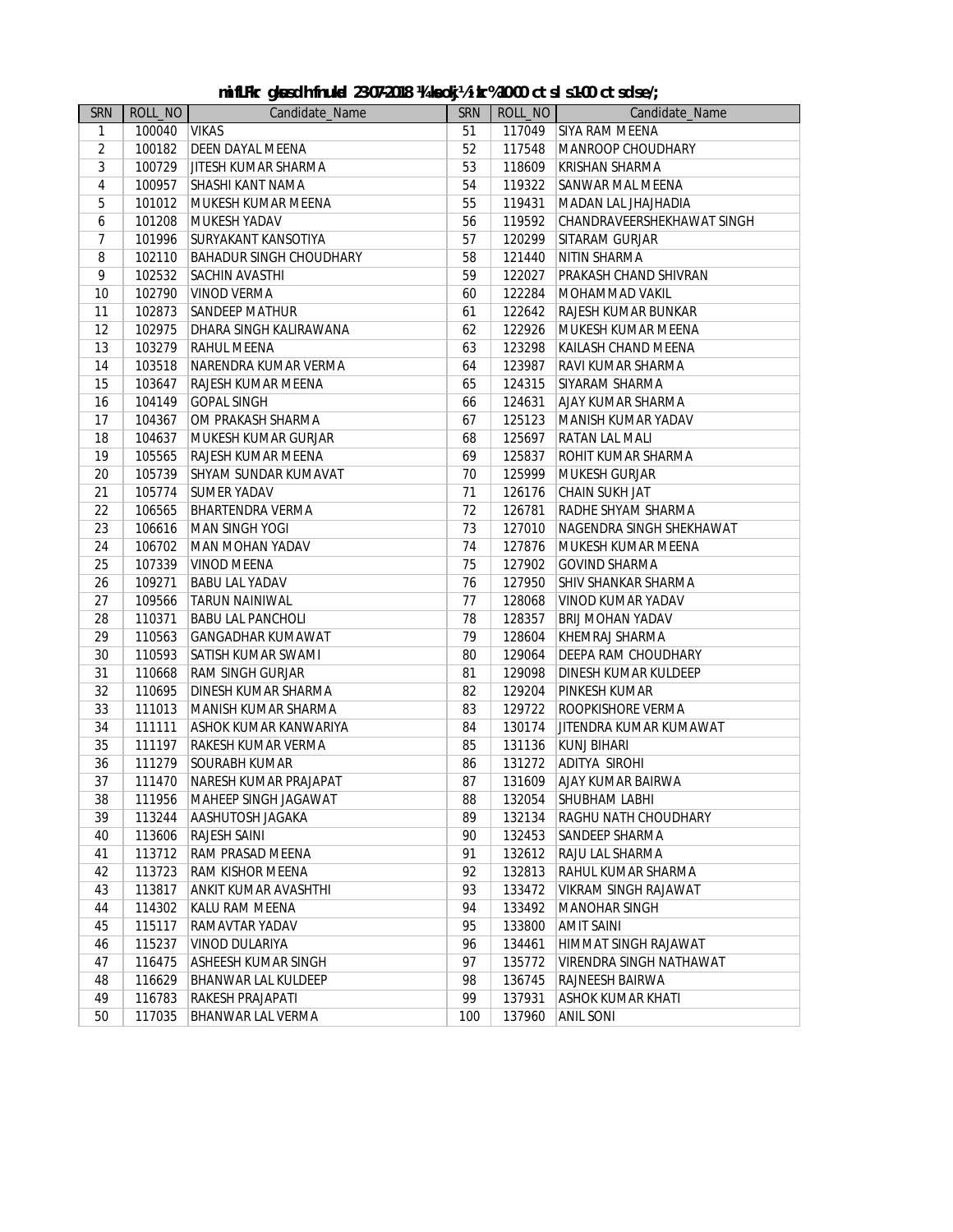|  | mifLFkr gkasdh fnukal 23-07-2018 ¼ keokj½ikr%10-00 ctsls1-00 ctsdse/; |  |  |  |  |  |  |  |
|--|-----------------------------------------------------------------------|--|--|--|--|--|--|--|
|--|-----------------------------------------------------------------------|--|--|--|--|--|--|--|

|            | mifLFkr gkusdh fnukal 23-07-2018 14 keokj½ ikr%10-00 ctsls1-00 ctsdse/; |                                   |     |         |                                    |  |  |  |  |
|------------|-------------------------------------------------------------------------|-----------------------------------|-----|---------|------------------------------------|--|--|--|--|
| <b>SRN</b> | ROLL_NO                                                                 | Candidate_Name                    | SRN | ROLL_NO | Candidate_Name                     |  |  |  |  |
| 101        | 138094                                                                  | <b>ASHOK KUMAR DHAKAR</b>         | 151 | 158569  | MOOL CHAND PRAJAPAT                |  |  |  |  |
| 102        | 138178                                                                  | <b>ABHISHEK VYAS</b>              | 152 | 158649  | PRABHU DAYAL SINGH                 |  |  |  |  |
| 103        | 138251                                                                  | <b>SUNIL KUMAR BAPNA</b>          | 153 | 159061  | LOKENDRA SINGH                     |  |  |  |  |
| 104        | 138319                                                                  | MAHAVEER PRASAD JINGER            | 154 | 159540  | NARENDRA KUMAR                     |  |  |  |  |
| 105        | 138433                                                                  | <b>ANKIT SHARMA</b>               | 155 | 160130  | <b>RAJESH KUMAR</b>                |  |  |  |  |
| 106        | 138824                                                                  | ANKIT KUMAR JOSHI                 | 156 | 160240  | VISHNU KUMAR                       |  |  |  |  |
| 107        | 139947                                                                  | VINOD KUMAR KHATIK                | 157 | 160277  | <b>SHIV KUMAR SHARMA</b>           |  |  |  |  |
| 108        | 140194                                                                  | <b>SALIM MOHAMMAD</b>             | 158 | 160484  | <b>KULDEEP FAUJDAR</b>             |  |  |  |  |
| 109        | 140506                                                                  | CHAMPA LAL BALAI                  | 159 | 160964  | <b>DEEPAK KUMAR GUPTA</b>          |  |  |  |  |
| 110        | 140923                                                                  | NITIN KUMAR RANKA                 | 160 | 161526  | HANSRAJ SHARMA                     |  |  |  |  |
| 111        | 142537                                                                  | <b>FIROJ KHAN MASURI</b>          | 161 | 161675  | KULDEEP UPADHYAY                   |  |  |  |  |
| 112        | 143837                                                                  | <b>VIJAY SINGH MEENA</b>          | 162 | 162557  | <b>RAHUL</b>                       |  |  |  |  |
| 113        | 145065                                                                  | <b>DEEPAK KUMAR MEENA</b>         | 163 | 162802  | DILEEP SINGH SOGARWAL              |  |  |  |  |
| 114        | 147277                                                                  | <b>SURYAKANT PANDEY</b>           | 164 | 163165  | <b>ABHAY SINGH</b>                 |  |  |  |  |
| 115        | 147888                                                                  | <b>DEEPAK SINGH</b>               | 165 | 168086  | KAMAL CHAND MEENA                  |  |  |  |  |
| 116        | 148269                                                                  | <b>KRISHNKANT SINGH GAHLAUT</b>   | 166 | 168668  | RAMANAND CHOUDHARY                 |  |  |  |  |
| 117        | 148418                                                                  | <b>RAMENDRA SINGH</b>             | 167 | 168716  | <b>BINTU KUMAR</b>                 |  |  |  |  |
| 118        | 148442                                                                  | <b>MANOJ KUMAR</b>                | 168 | 168732  | VARUN KUMAR JAIMAN                 |  |  |  |  |
| 119        | 148656                                                                  | <b>KAPTAN SINGH</b>               | 169 | 169633  | <b>VIKRAM SINGH</b>                |  |  |  |  |
| 120        | 149364                                                                  | <b>PRAMOD KUMAR</b>               | 170 | 170057  | <b>JAI RAM MEENA</b>               |  |  |  |  |
| 121        | 149731                                                                  | <b>KESHAV KUMAR</b>               | 171 | 170104  | VINOD KUMAR RANA                   |  |  |  |  |
| 122        | 149783                                                                  | <b>LEKHRAJ SINGH</b>              | 172 | 170175  | <b>DESHRAJ YADAV</b>               |  |  |  |  |
| 123        | 150020                                                                  | <b>SANTOSH KUMAR SHARMA</b>       | 173 | 170422  | <b>HEMANT MEENA</b>                |  |  |  |  |
| 124        | 150174                                                                  | <b>RAHUL KUMAR</b>                | 174 | 170866  | LOKESH KUMAR KIRAD                 |  |  |  |  |
| 125        | 150427                                                                  | <b>TRILOK CHAND DUBE</b>          | 175 | 171101  | HUKAM CHAND MEENA                  |  |  |  |  |
| 126        | 150458                                                                  | <b>ANIL KARDAM</b>                | 176 | 171167  | MANISH KUMAR                       |  |  |  |  |
| 127        | 150838                                                                  | SATYPRAKASH SAINI                 | 177 | 171190  | VIJAY LABANIYA                     |  |  |  |  |
| 128        | 151020                                                                  | NITIN KUMAR SINGHAL               | 178 | 171196  | <b>DEEPAK KUMAR</b>                |  |  |  |  |
| 129        | 151283                                                                  | JEETENDRA SINGH DAGUR             | 179 | 171604  | DEVENDER SINGH MEENA               |  |  |  |  |
| 130        | 151440                                                                  | <b>HEMANT KUMAR</b>               | 180 | 171911  | YUVRAJ SINGH SHEKHAWAT             |  |  |  |  |
| 131        | 151620                                                                  | <b>DEEPAK POSWAL</b>              | 181 | 172444  | <b>SUNIL KUMAR</b>                 |  |  |  |  |
| 132        | 151976                                                                  | <b>HARI KRISHAN SHARMA</b>        | 182 | 173202  | NIRANJAN LAL                       |  |  |  |  |
|            | 152525                                                                  | <b>MANISH KUMAR</b>               | 183 | 173618  |                                    |  |  |  |  |
| 133<br>134 |                                                                         | <b>OM SINGH</b>                   | 184 | 174191  | MANEESH KUMAR<br>ROHIT KUMAR YADAV |  |  |  |  |
| 135        | 152635<br>152854                                                        |                                   | 185 |         | <b>CHANDRA SHEKHAR</b>             |  |  |  |  |
| 136        | 153259                                                                  | <b>RAMKESH</b><br>YOGENDRA TIWARI | 186 | 174316  | <b>NAGENDER SINGH</b>              |  |  |  |  |
|            |                                                                         |                                   |     | 174340  |                                    |  |  |  |  |
| 137        | 153332                                                                  | JAWAHAR SINGH DHAKAR              | 187 | 175017  | PAWAN KUMAR SHARMA                 |  |  |  |  |
| 138        | 153360                                                                  | <b>SHANKAR SINGH</b>              | 188 | 175913  | DINESH KUMAR MEENA                 |  |  |  |  |
| 139        | 154433                                                                  | MANISH KUMAR UPADHYAY             | 189 | 176719  | SHRIKANT KHUDANA                   |  |  |  |  |
| 140        | 154924                                                                  | <b>RAHUL KUMAR</b>                | 190 | 177940  | <b>SUNIL KUMAR</b>                 |  |  |  |  |
| 141        | 155151                                                                  | Rahul Katara                      | 191 | 178319  | JANAK RAM MEENA                    |  |  |  |  |
| 142        | 155152                                                                  | <b>NARESH KUMAR</b>               | 192 | 178676  | RAKESH KUMAR MEENA                 |  |  |  |  |
| 143        | 155262                                                                  | <b>SANJEEV GOYAL</b>              | 193 | 179429  | SIKANDAR MEENA                     |  |  |  |  |
| 144        | 155474                                                                  | <b>RAVI KUMAR</b>                 | 194 | 179452  | <b>DINESH KUMAR</b>                |  |  |  |  |
| 145        | 156037                                                                  | <b>MISHRI LAL</b>                 | 195 | 179917  | JAIPAL SINGH                       |  |  |  |  |
| 146        | 156140                                                                  | <b>GAURAV KUMAR</b>               | 196 | 181429  | LOKESH KUMAR SAINI                 |  |  |  |  |
| 147        | 156735                                                                  | VINOD KUMAR DHAKAD                | 197 | 182525  | MANISH KUMAR SHARMA                |  |  |  |  |
| 148        | 156801                                                                  | <b>ANIL KUMAR</b>                 | 198 | 183123  | <b>SUNDER LAL YOGI</b>             |  |  |  |  |
| 149        | 157327                                                                  | RAVINDRA KUMAR BANSAL             | 199 | 184348  | <b>RAJU RAM JAT</b>                |  |  |  |  |
| 150        | 157941                                                                  | <b>VEERPAL</b>                    | 200 | 184847  | OM PRAKASH MALI                    |  |  |  |  |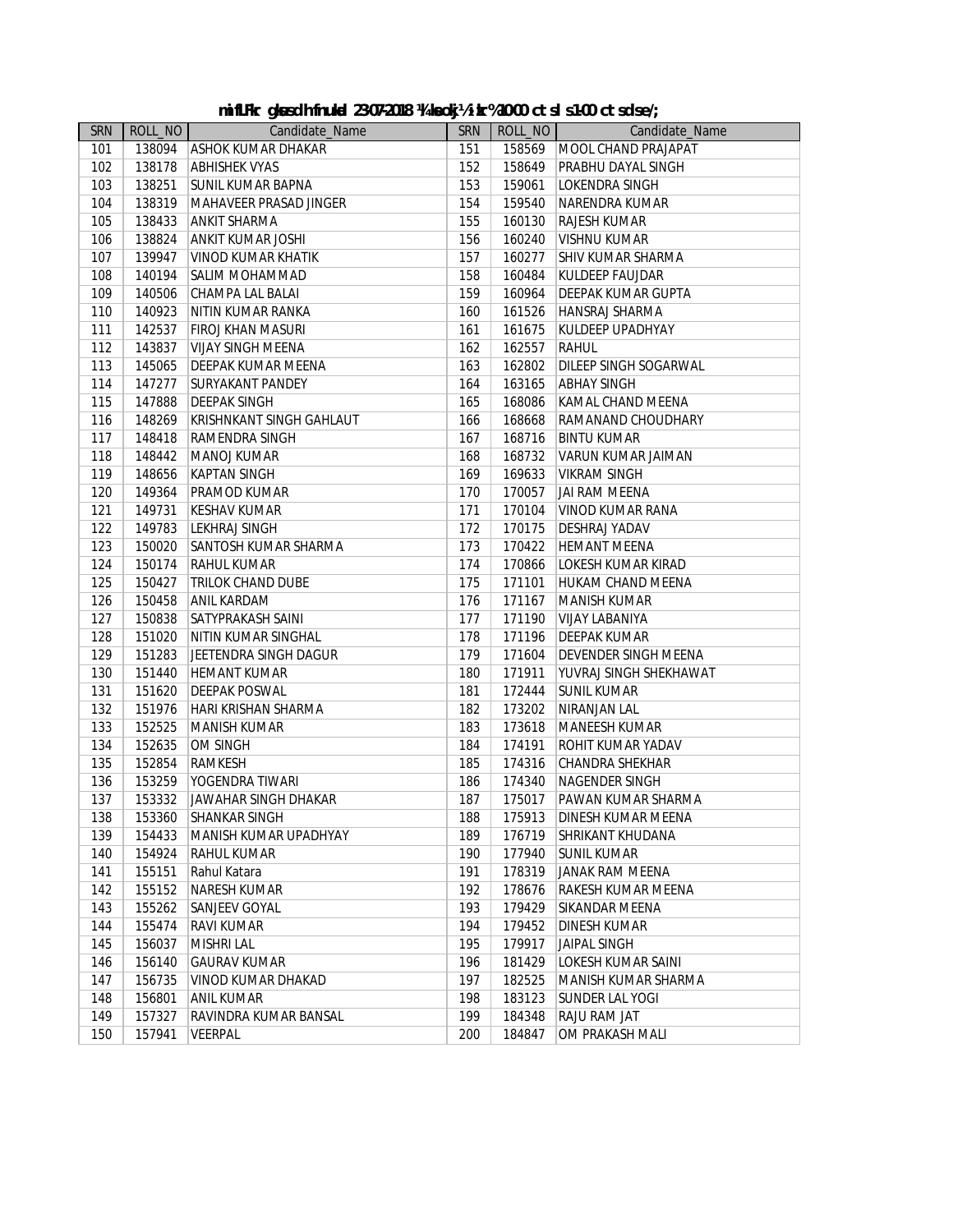#### mifLFkr gk sdh fnukd 23-07-2018 ¼ keokj½ ikr% 10-00 ctsl s 1-00 ctsdse/;

| <b>SRN</b> | ROLL NO | Candidate Name              |
|------------|---------|-----------------------------|
| 201        | 185377  | NARPAT SINGH RAWANA RAJPUT  |
| 202        | 185758  | MANISH KUMAWAT              |
| 203        | 186677  | TIKAM CHAND MAI AKAR        |
| 204        | 187833  | KARAN SINGH CHARAN          |
| 205        | 188202  | <b>MAHENDRA JAT</b>         |
| 206        | 188851  | <b>MOHIUDDIN SHARIF</b>     |
| 207        | 189115  | AIAYPAI IAT                 |
| 208        | 189456  | SURENDRA SINGH DAROGA       |
| 209        | 189755  | ARJUN LAL GURJAR            |
| 210        | 190051  | PUKHRAJ GUJAR               |
| 211        | 191118  | PRAVEEN BERWAL              |
| 212        | 192305  | NARFNDRA GAWARIA            |
| 213        | 192937  | <b>MANAK CHAND MEGHWAL</b>  |
| 214        | 192972  | <b>SURAL TANWER</b>         |
| 215        | 193763  | ANKIT KUMAR DADHICH         |
| 216        | 193972  | <b>BHANU PRATAP SINGH</b>   |
| 217        | 194204  | <b>BHARAT SINGH CHOUHAN</b> |
| 218        | 195281  | MANISH KUMAR JESWANI        |
| 219        | 196215  | VIKRAM SINGH CHUNDAWAT      |
| 220        | 197596  | RAJESH KUMAR DHAKER         |
| 221        | 197699  | UDALLAL JAT                 |
| 222        | 197711  | ANIL KUMAR DHAKER           |
| 223        | 198401  | RAMESHWAR LAL REGAR         |
| 224        | 198522  | <b>MANISH SHARMA</b>        |
| 225        | 202351  | PRAMESHWAR LAL              |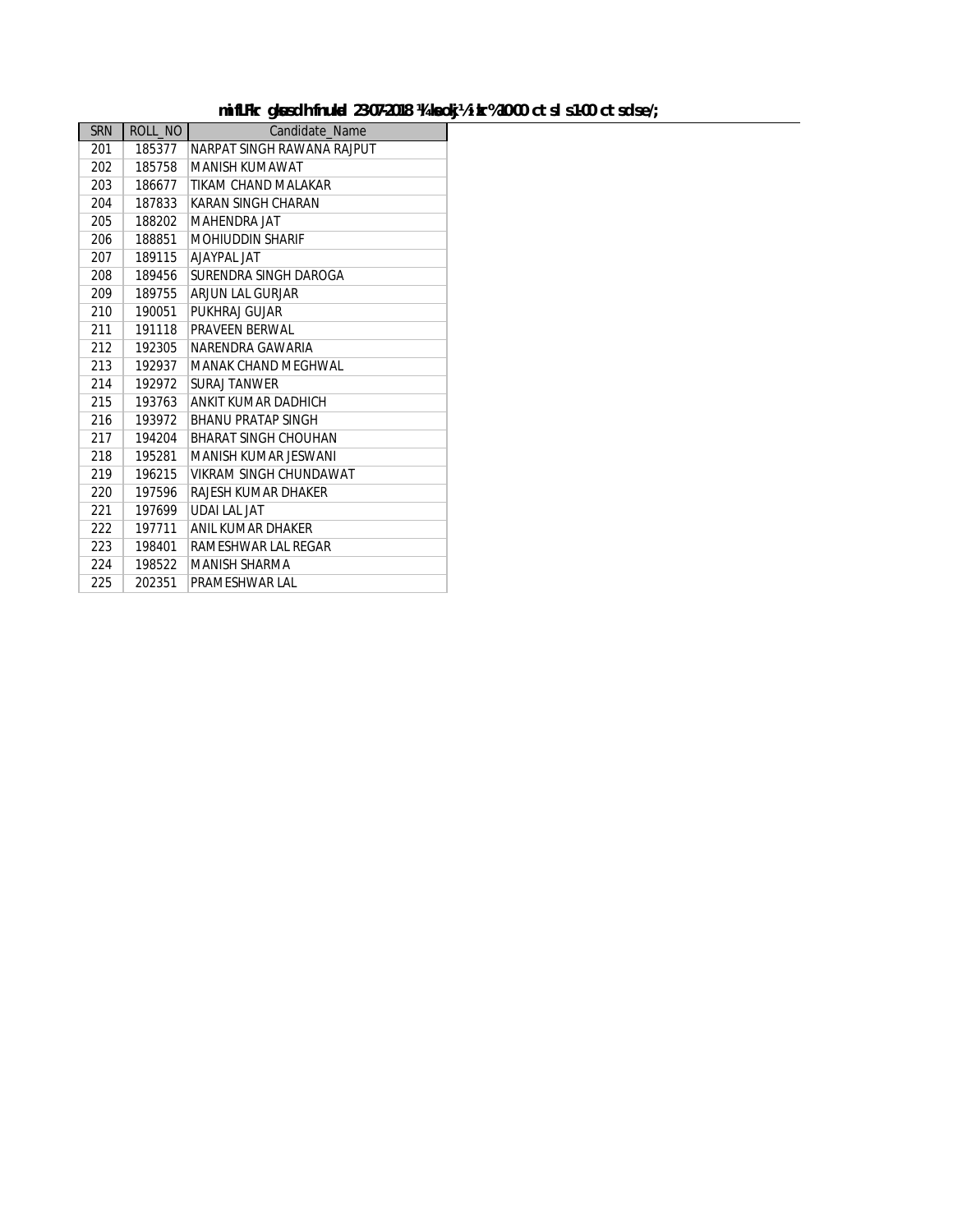|  |  |  | mifLFkr gkusch fnukal 23-07-2018 ¼ keokj½ nkigj 2-00 ctsl sl k;a5-00 ctsclse/; |  |  |  |  |
|--|--|--|--------------------------------------------------------------------------------|--|--|--|--|
|--|--|--|--------------------------------------------------------------------------------|--|--|--|--|

|            |                  | mifLFkr gkusdh fnukal 23-07-2018 ¼ keokj½nkigj 2-00 ctsl sl k; a5-00 ctsdse/; |            |                  |                             |
|------------|------------------|-------------------------------------------------------------------------------|------------|------------------|-----------------------------|
| <b>SRN</b> | ROLL_NO          | Candidate_Name                                                                | <b>SRN</b> | ROLL_NO          | Candidate_Name              |
| 226        | 203434           | <b>SURESHDAN CHARAN</b>                                                       | 276        | 237690           | <b>ANIL KUMAR</b>           |
| 227        | 203916           | <b>SANWAR MAL SARAN</b>                                                       | 277        | 237874           | <b>DEVNARAYAN SINGH</b>     |
| 228        | 204172           | <b>SUBHASH CHAND DAHIYA</b>                                                   | 278        | 238341           | OM PRAKASH JOSHI            |
| 229        | 204642           | MOOL SINGH RATHOR                                                             | 279        | 238446           | <b>SANJAY BAJAJ</b>         |
| 230        | 204889           | <b>BABU LAL GODARA</b>                                                        | 280        | 239035           | <b>ABHISHEK KUNTAL</b>      |
| 231        | 205625           | <b>RAKESH KUMAR</b>                                                           | 281        | 239089           | <b>SUBHASH KUMAR GORA</b>   |
| 232        | 206025           | <b>ASHOK KUMAR</b>                                                            | 282        | 239854           | ANIL KUMAR GOSWAMI          |
| 233        | 207102           | <b>GOPAL KRISHAN SHARMA</b>                                                   | 283        | 240648           | <b>RAKESH KUMAR YADAV</b>   |
| 234        | 207492           | <b>SURENDRA SINGH</b>                                                         | 284        | 240710           | <b>PRABAL PRATAP YADAV</b>  |
| 235        | 210683           | <b>SUNIL KUMAR</b>                                                            | 285        | 241511           | KAILASH SINGH KISHNAWAT     |
| 236        | 210860           | <b>MADAN NATH</b>                                                             | 286        | 242075           | <b>VIKAS YADAV</b>          |
| 237        | 211494           | MANJEET SINGH                                                                 | 287        | 242215           | MAHENDRA KUMAR YADAV        |
| 238        | 211586           | PRAKASH                                                                       | 288        | 242281           | <b>GAJANAND SAIN</b>        |
| 239        | 211793           | LAXMAN POONIA                                                                 | 289        | 242647           | NARENDRA SAINI              |
| 240        | 212141           | <b>BHAWANI SHANKAR</b>                                                        | 290        | 245035           | <b>DINESH DHAKA</b>         |
| 241        | 213661           | <b>RAJESH NYOL</b>                                                            | 291        | 245742           | <b>BAJRANG SINGH</b>        |
| 242        | 214085           | NARENDRA KUMAR CHARAN                                                         | 292        | 245775           | SUNIL KUMAR KALAVANIYA      |
| 243        | 214146           | <b>PRAMOD KUMAR SAHARAN</b>                                                   | 293        | 248081           | <b>PRITHVI SINGH RAJPUT</b> |
| 244        | 215129           | <b>SUNIL VERMA</b>                                                            | 294        | 250964           | <b>GHANSHYAM GAYRI</b>      |
| 245        | 215301           | MAHESH VERMA                                                                  | 295        | 251145           | <b>DAYA RAM</b>             |
| 246        | 218146           | LOKENDRA SINGH CHANDRAWAT                                                     | 296        | 251146           | <b>KARAMDEEP SINGH</b>      |
| 247        | 219359           | <b>ASHISH SUMAN</b>                                                           | 297        | 251629           | <b>AJAYPAL</b>              |
| 248        | 220967           | YOGESH KUMAR                                                                  | 298        | 251648           | <b>SARJEET SINGH</b>        |
| 249        | 221072           | <b>RAJESH GUPTA</b>                                                           | 299        | 252146           | <b>JAYPAL</b>               |
| 250        | 222344           | JAYESH KUMAR PATIDAR                                                          | 300        | 252607           | <b>PRADEEP KUMAR SHARMA</b> |
| 251        | 222553           | <b>GOURAV PATIDAR</b>                                                         | 301        | 253519           | <b>LAXMAN SINGH</b>         |
| 252        | 226803           | KAILASH MAIDA                                                                 | 302        | 254145           | <b>PRAVEEN KUMAR</b>        |
| 253        | 231843           | <b>DEEPAK PATIDAR</b>                                                         | 303        | 254262           | <b>ASLAM SHAH</b>           |
| 254        | 231952           | <b>ARCHIT MEHTA</b>                                                           | 304        | 255143           | <b>RAKESH KUMAR</b>         |
| 255        | 232232           | <b>HEMANT KUMAR PATIDAR</b>                                                   | 305        | 255259           | <b>GAJA NAND</b>            |
| 256        | 232953           | <b>DILIP SINGH CHAUHAN</b>                                                    | 306        | 256352           | <b>SUBHASH CHANDER</b>      |
| 257        | 233805           | <b>KAILASH BENIWAL</b>                                                        | 307        | 256456           | MANPREET SINGH              |
| 258        | 233880           | <b>RAKESH BISHNOI</b>                                                         | 308        | 256542           | <b>DINESH KUMAR</b>         |
| 259        | 233992           | OMPRAKASH JAT                                                                 | 309        | 256555           | <b>GAURI SHANKAR</b>        |
| 260        | 234026           | KAMAL KISHOR SINGH                                                            | 310        | 256952           | <b>SANDEEP KUMAR</b>        |
| 261        | 234462           | RAJURAM GODARA                                                                | 311        | 257023           | <b>SATVEER GORA</b>         |
| 262        | 235284           | LEKH RAM MAHIYA                                                               | 312        | 257493           | <b>RAVI DATT</b>            |
| 263        | 235373           | MUKESH SIYAG                                                                  | 313        | 257634           | <b>ANIL KUMAR</b>           |
| 264        | 235433           | RAMNIWAS TARD                                                                 | 314        | 257861           | <b>SANDEEP KUMAR</b>        |
| 265        | 235807           | <b>MANGI LAL CHOUDHARY</b>                                                    | 315        | 257862           | <b>MUKESH KUMAR</b>         |
| 266        | 235844           | NANDRAM THALOR                                                                | 316        | 258348           | <b>BHIM SINGH</b>           |
| 267        | 236160           | PAVAN SWAMI                                                                   | 317        | 258905           | <b>KESHAV KUMAR</b>         |
|            |                  | <b>SUNIL KUMAR</b>                                                            |            |                  | <b>RADHEY SHYAM</b>         |
| 268<br>269 | 236235           | JAGDISH MEGHWAL                                                               | 318        | 259443<br>259445 | <b>SUBHASH CHANDER</b>      |
| 270        | 236304<br>236417 |                                                                               | 319        |                  | <b>ANAND KARN</b>           |
|            |                  | <b>BHOOR SINGH</b>                                                            | 320        | 259846           |                             |
| 271        | 236481           | TIKU RAM MEGHWAL                                                              | 321        | 260281           | <b>PRADEEP KUMAR</b>        |
| 272        | 236566           | KARNI SINGH                                                                   | 322        | 261218           | <b>DHRAM VEER</b>           |
| 273        | 236882           | MANOJ KUMAR                                                                   | 323        | 261419           | SANDEEP KUMAR GIRDHAR       |
| 274        | 236937           | <b>BANWARI TAWANIYA</b>                                                       | 324        | 263210           | PRAKASH CHANDRA             |
| 275        | 237454           | SUDARSHAN KUMAR MAHIYA                                                        | 325        | 263298           | MANOJ KUMAR                 |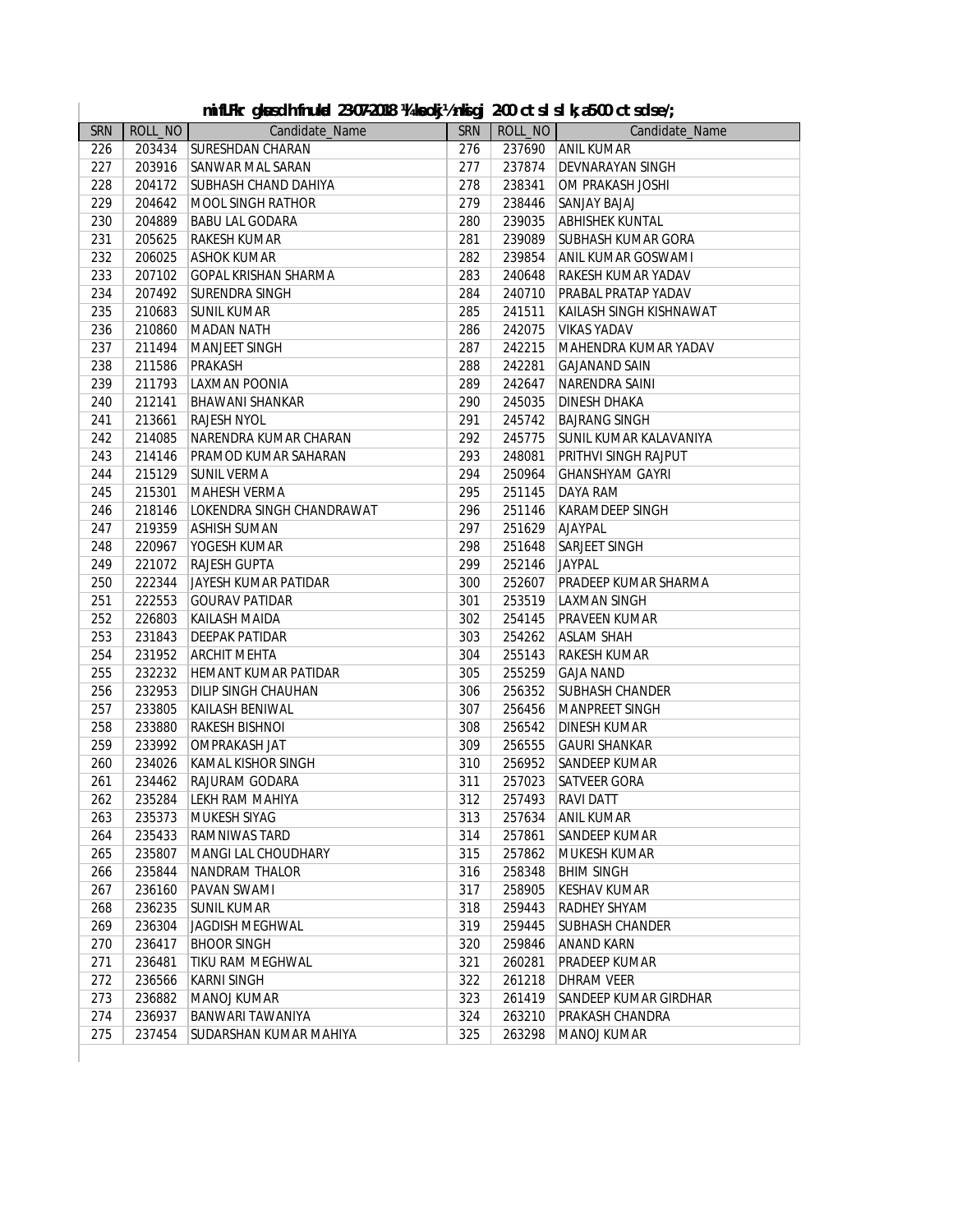|            |         | mifLFkr gkusdh fnukud 23-07-2018 ¼ keokj½nkigj 2-00 ctsl sl k; a5-00 ctsdse/; |                  |                  |                              |
|------------|---------|-------------------------------------------------------------------------------|------------------|------------------|------------------------------|
| <b>SRN</b> | ROLL_NO | Candidate_Name                                                                | <b>SRN</b>       | ROLL_NO          | Candidate_Name               |
| 326        | 263782  | <b>DEEPAK</b>                                                                 | $\overline{376}$ | 289458           | SANJAY KHANDELWAL            |
| 327        | 264195  | <b>DHARMENDRA KUMAR</b>                                                       | 377              | 290625           | <b>ABHILASH SINGHAL</b>      |
| 328        | 264208  | <b>LEELA DHAR</b>                                                             | 378              | 291996           | THANDI RAM MEENA             |
| 329        | 264858  | <b>PAWAN KUMAR</b>                                                            | 379              | 292159           | ABHISHEK KUMAR SHARMA        |
| 330        | 265848  | <b>KULDEEP SINGH</b>                                                          | 380              | 292253           | NITIN KUMAR VIJAY            |
| 331        | 265974  | <b>SUBHASH</b>                                                                | 381              | 292383           | AJAY KUMAR SHARMA            |
| 332        | 266966  | <b>VIKES KUMAR KASWAN</b>                                                     | 382              | 292989           | <b>RAHUL PRADHAN</b>         |
| 333        | 267110  | PANKAJ                                                                        | 383              | 293436           | NIKESH KUMAR GARG            |
| 334        | 268339  | <b>KAMAL SINGH</b>                                                            | 384              | 293573           | ROSHAN SHARMA                |
| 335        | 268926  | <b>KULDEEP SINGH</b>                                                          | 385              | 294003           | <b>GIRDHAR SINGH RAJPOOT</b> |
| 336        | 270188  | <b>PRAVEEN KUMAR</b>                                                          | 386              | 294323           | KAUSHLENDRA SINGH            |
| 337        | 270502  | VIKASH KUMAR                                                                  | 387              | 294423           | RAHUL GANGAWAT               |
| 338        | 273547  | <b>INDER CHOUDHARY</b>                                                        | 388              | 294709           | VIMLESH KUMAR GURJAR         |
| 339        | 274107  | <b>BHAJAN LAL</b>                                                             | 389              | 295165           | <b>RAMVEER SINGH GURJAR</b>  |
| 340        | 274752  | KAMAL KUMAR                                                                   | 390              | 295633           | MANISH KUMAR JAIMAN          |
| 341        | 275106  | <b>RAM KUMAR</b>                                                              | 391              | 295652           | ANURAG SHARMA                |
| 342        | 275231  | <b>SATPAL</b>                                                                 | 392              | 297541           | KAPIL KUMAR SHARMA           |
| 343        | 275840  | <b>LALIT KUMAR</b>                                                            | 393              | 297650           | <b>DEEPENDRA SINGH</b>       |
| 344        | 276107  | <b>SUGAN LAL</b>                                                              | 394              | 297789           | <b>ABHISHEK SHARMA</b>       |
| 345        | 277222  | <b>RAMESH KUMAR</b>                                                           | 395              | 297840           | CHANDRAKANT MEENA            |
| 346        | 277479  | <b>HARDEEP SINGH</b>                                                          | 396              | 298102           | ANUJ KUMAR GUPTA             |
| 347        | 278197  | <b>SANDEEP SINGH</b>                                                          | 397              | 298619           | MANISH KUMAR KHANDELWAL      |
| 348        | 278722  | <b>MANOJ KUMAR</b>                                                            | 398              | 298645           | PRAMOD KUMAR TIWARI          |
| 349        | 279113  | <b>RAVI SHARMA</b>                                                            | 399              | 299588           | <b>DESH DEEPAK GURJAR</b>    |
| 350        | 279874  | JASWANT RAM                                                                   | 400              | 299722           | PRINCE KUMAR MEHANDIRATTA    |
| 351        | 279933  | <b>SACHIN KUMAR SARSWAT</b>                                                   | 401              | 299932           | <b>VIJENDRA SINGH</b>        |
| 352        | 280174  | RAVINDRA KUMAR MAHAWAR                                                        | 402              | 300342           | <b>ANIL KUMAR</b>            |
| 353        | 280816  | JITENDRA KUMAR DORIA                                                          | 403              | 300382           | RAMMURTI MEENA               |
| 354        | 280915  | <b>BALKRISHNA SHARMA</b>                                                      | 404              | 300971           | MAHESH KUMAR JAURWAL         |
| 355        | 280919  | MAHENDRA KUMAR SHARMA                                                         | 405              | 301088           | MAHENDRA SINGH GURJAR        |
| 356        | 280995  |                                                                               | 406              | 301169           | PAVAN KUMAR MEENA            |
|            | 281054  | <b>ANKIT KUMAR GURJAR</b><br><b>SHER SINGH</b>                                | 407              |                  | <b>SURENDRA MEENA</b>        |
| 357<br>358 | 281195  | KARAN KUMAR NIRVAN                                                            | 408              | 301790<br>301829 | <b>DHEER SINGH MEENA</b>     |
|            |         |                                                                               |                  |                  | <b>BHIM SINGH DAGUR</b>      |
| 359        | 281662  | <b>HARSHAY MEENA</b>                                                          | 409              | 302229           |                              |
| 360        | 281790  | <b>PRAVEEN VYAS</b>                                                           | 410              | 302428           | LOKESH KUMAR MEENA           |
| 361        | 281957  | ANKIT KUMAR JAIN                                                              | 411              | 303028           | <b>GOPAL SINGH</b>           |
| 362        | 282699  | <b>NEERAJ SHARMA</b>                                                          | 412              | 303079           | <b>RAJEEV KUMAR</b>          |
| 363        | 283434  | <b>DEVENDRA KUMAR MEENA</b>                                                   | 413              | 303181           | AMIT DAGUR                   |
| 364        | 284326  | <b>SANTOSH KUMAR SINGHAL</b>                                                  | 414              | 303687           | <b>BHEEM SINGH MEENA</b>     |
| 365        | 284416  | ROSHAN LAL MEENA                                                              | 415              | 304224           | <b>DILIP KUMAR</b>           |
| 366        | 285874  | <b>ROHIT GOYAL</b>                                                            | 416              | 304280           | KRISHNA KUMAR CHATURVEDI     |
| 367        | 285995  | SACHIN KUMAR SHARMA                                                           | 417              | 304410           | RAHUL SINGHAL                |
| 368        | 286443  | <b>ASHOK KUMAR MEENA</b>                                                      | 418              | 304957           | SANTOSH KUMAR SHARMA         |
| 369        | 286632  | <b>SUMIT KUMAR GAUTTAM</b>                                                    | 419              | 305072           | <b>HARKESH MEENA</b>         |
| 370        | 286960  | MAHENDRA KUMAR GURJAR                                                         | 420              | 305127           | DARSHAN LAL MEENA            |
| 371        | 287400  | <b>GIRRAJ PRASAD SHARMA</b>                                                   | 421              | 305749           | <b>AVDHESH KAUSHIK</b>       |
| 372        | 287487  | <b>SURESH KUMAR MEENA</b>                                                     | 422              | 306856           | KISHAN KUMAR MAHAWAR         |
| 373        | 288434  | RAMKESH KUMHAR                                                                | 423              | 306959           | DHARMENDRA PAL               |
| 374        | 289332  | RAVIKANT BHARDAWAJ                                                            | 424              | 307392           | AKSHAY KUMAR SHARMA          |
| 375        | 289333  | <b>BABU LAL MEENA</b>                                                         | 425              | 307516           | VISHVENDRA SINGH MEENA       |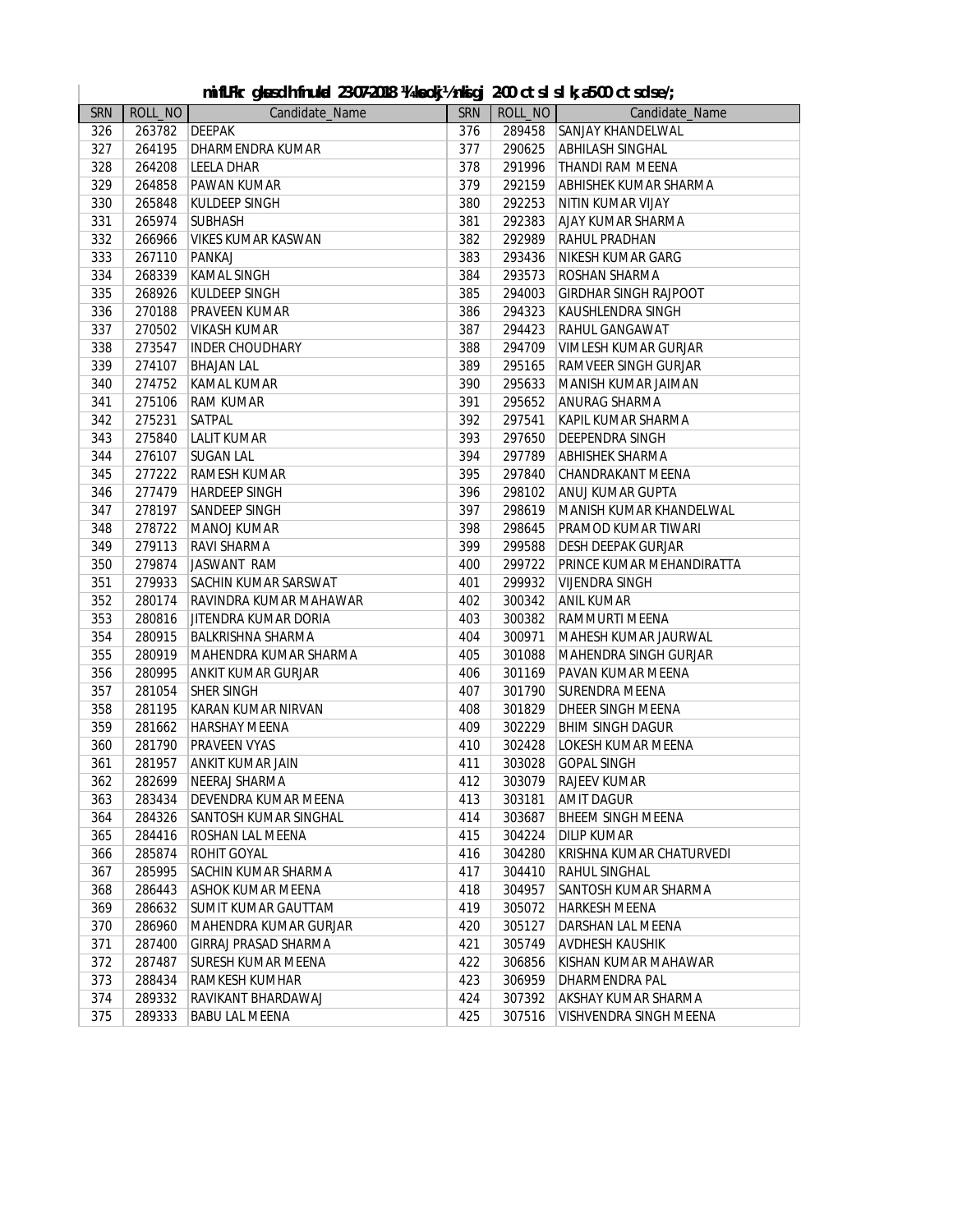### mifLFkr gk sdh fnukad 23-07-2018 ¼ keokj½ nkigj 2-00 ctslslk; a 5-00 ctsdse/;

|            |         | mifLFkr gkusch fnukal 23-07-2018 %1 keokj |
|------------|---------|-------------------------------------------|
| <b>SRN</b> | ROLL NO | Candidate Name                            |
| 426        | 307828  | JAIPRAKASH MALI                           |
| 427        | 307850  | DAYARAM BAIRWA                            |
| 428        | 308214  | RAJESH KUMAR KHATEEK                      |
| 429        | 308770  | NFFRAI KUMAR MITTAL                       |
| 430        | 308855  | <b>AJAY KUMAR</b>                         |
| 431        | 308889  | RAVI SHANKAR MFFNA                        |
| 432        | 309248  | DEERAJ SHARMA                             |
| 433        | 310040  | <b>BHAGAWANSAHAY MEENA</b>                |
| 434        | 310149  | <b>SHIVRAI</b>                            |
| 435        | 310156  | <b>BABULAL MEENA</b>                      |
| 436        | 310166  | HANUMAN SINGH MEENA                       |
| 437        | 310206  | ROHIT SHARMA                              |
| 438        | 311286  | SACHCHIDANAND KAUSHIK                     |
| 439        | 311734  | SANJU KUMAR                               |
| 440        | 312774  | <b>AMITAR SINGH</b>                       |
| 441        | 312874  | MAHENDRA SINGH CHAUDHARY                  |
| 442        | 313561  | <b>HIMANSHU</b>                           |
| 443        | 313576  | DEFPAK KUMAR MEENA                        |
| 444        | 314284  | ABHAYARAJ SINGH RAJPUT                    |
| 445        | 314640  | RAKESH MEENA                              |
| 446        | 314937  | LOKESH KUMAR GURJAR                       |
| 447        | 314977  | RAMHET MEENA                              |
| 448        | 315771  | <b>GAURAV MEENA</b>                       |
| 449        | 316036  | RAVINDRA AGRAWAL                          |
| 450        | 316049  | <b>PYARE LAL MEENA</b>                    |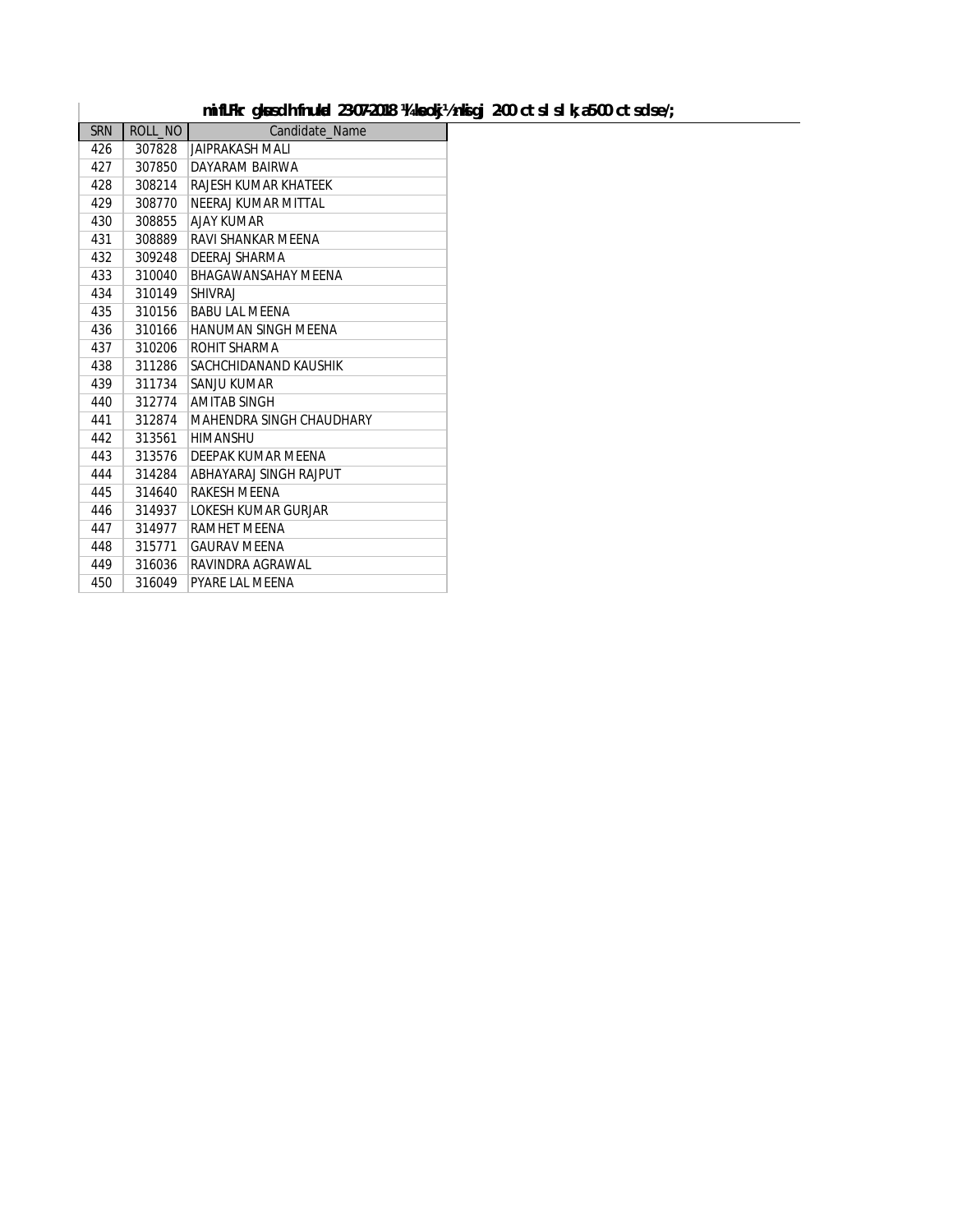|  |  |  | mifLFkr gkusch fnukal 24-07-2018 ½exyokj½ikr%10-00 ctsls1-00 ctsclse/; |  |  |
|--|--|--|------------------------------------------------------------------------|--|--|
|--|--|--|------------------------------------------------------------------------|--|--|

| <b>SRN</b> | ROLL_NO | Candidate_Name                | SRN |        | ROLL_NO<br>Candidate_Name    |
|------------|---------|-------------------------------|-----|--------|------------------------------|
| 451        | 316523  | YADVAINDRA GAUTTAM            | 501 | 335380 | <b>ANKUSH SHARMA</b>         |
| 452        | 316793  | SHAILENDRA PRATAP SINGH AMERA | 502 | 336391 | <b>JITENDRA KUMAR</b>        |
| 453        | 316933  | VINOD KUMAR MEENA             | 503 | 336971 | <b>SURENDRA KUMAR</b>        |
| 454        | 317340  | <b>KULDEEP MEENA</b>          | 504 | 337312 | RAMCHANDRA YADAV             |
| 455        | 317451  | AMIT KUMAR SHARMA             | 505 | 337433 | <b>HARI SINGH</b>            |
| 456        | 317732  | VIRAT KUMAR SHARMA            | 506 | 337678 | RAJENDRA HINDALA             |
| 457        | 318311  | <b>HARI SINGH MEENA</b>       | 507 | 337788 | <b>VIKRAM SINGH</b>          |
| 458        | 320340  | <b>VENKTESH KUMAR GAUTTAM</b> | 508 | 338966 | <b>MANISH SAI</b>            |
| 459        | 320742  | <b>HIMANSHU CHOUDHARY</b>     | 509 | 339274 | MANISH KUMAR SHARMA          |
| 460        | 320784  | LEKHRAJ MEENA                 | 510 | 340167 | NEERAJ SHARMA                |
| 461        | 320794  | <b>SANTA RAM MEENA</b>        | 511 | 342656 | <b>SUBHASH GURJAR</b>        |
| 462        | 320839  | <b>ANKUSH SAHARIYA</b>        | 512 | 343255 | <b>JITENDRA SINGH</b>        |
| 463        | 321878  | KRISHNAKANT SHARMA            | 513 | 344517 | RAMESHWAR LAL HINDALA        |
| 464        | 321910  | DHERENDRA KUMAR BANSAL        | 514 | 344752 | <b>BUDDHI PRAKASH PAREEK</b> |
| 465        | 322020  | MAHAVEER JAT                  | 515 | 345044 | MUKESH KUMAR KUMAWAT         |
| 466        | 322159  | deepak kumar jain             | 516 | 345743 | <b>BHANWAR SINGH KHARBAS</b> |
| 467        | 323105  | MUKESH KUMAR GURJAR           | 517 | 347535 | NARESH KUMAR CHOUHAN         |
| 468        | 323704  | Mohan Singh Doli              | 518 | 347541 | MAHESH KUMAR                 |
| 469        | 324204  | MUNESH KUMAR MEENA            | 519 | 348285 | <b>RAJESH KUMAR</b>          |
| 470        | 324362  | <b>BANWARI LAL</b>            | 520 | 349198 | RAJKAMAL SAIN                |
| 471        | 324675  | <b>SAGAR MAL MAHALA</b>       | 521 | 349234 | LEKHRAJ SAINI                |
| 472        | 324797  | <b>GOVIND SINGH</b>           | 522 | 350011 | <b>PREM SINGH MATWA</b>      |
| 473        | 325200  | KAMAL SINGH PALAWAT           | 523 | 351730 | VIRENDRA KUMAR VERMA         |
| 474        | 325222  | ROHITASH SEPAT                | 524 | 352137 | MAHENDRA KUMAR               |
| 475        | 325912  | RAMESH KUMAR KUMAWAT          | 525 | 353350 | <b>NEKEE RAM</b>             |
| 476        | 325985  | MAHENDRA KUMAR SAINI          | 526 | 355989 | <b>VIKASH DIWACH</b>         |
| 477        | 327037  | NARESH KUMAR                  | 527 | 356464 | <b>HARKESH</b>               |
| 478        | 327055  | NARENDRA KUMAR MEENA          | 528 | 356775 |                              |
|            |         |                               |     |        | ANKIT KUMAR                  |
| 479        | 327407  | <b>LOKENDRA SINGH</b>         | 529 | 356844 | NAVEEN CHANDRA               |
| 480        | 327546  | ASHOK KUAMR VERMA             | 530 | 357073 | ARVIND KUMAR SHARMA          |
| 481        | 327942  | <b>SURESH KUMAR HARITWAL</b>  | 531 | 357661 | <b>SHIV GAUTAM</b>           |
| 482        | 328213  | SANDEEP YADAV                 | 532 | 358795 | SATYJEET SINGH               |
| 483        | 329376  | KANA RAM                      | 533 | 359473 | SANJEEV KUMAR                |
| 484        | 329828  | MAHESH KUMAR FOGAWAT          | 534 | 359624 | <b>VIKRAM SINGH</b>          |
| 485        | 329985  | KAMAL KUMAR                   | 535 | 360431 | KAPIL NARNOLIA               |
| 486        | 330085  | VIJENDRA KUMAR JATOLIA        | 536 | 360696 | <b>VIVEK</b>                 |
| 487        | 330301  | PRAHLAD RANWA                 | 537 | 360781 | <b>IKRAJ AHAMAD</b>          |
| 488        | 330551  | NARESH KUMAR                  | 538 | 360968 | SANDEEP KUMAR                |
| 489        | 330743  | <b>MANOHAR LAL</b>            | 539 | 361570 | VISHESH KUMAR                |
| 490        | 330831  | <b>VINOD KUMAR MEENA</b>      | 540 | 361864 | <b>LOKESH GUPTA</b>          |
| 491        | 330859  | <b>VIJAY SHARMA</b>           | 541 | 362468 | RAVI KUMAR                   |
| 492        | 330936  | <b>MUKESH KUMAR</b>           | 542 | 362968 | MUKESH KUMAR GURJAR          |
| 493        | 331076  | JAGDISH PRASAD                | 543 | 364314 | <b>VIKASH GURJAR</b>         |
| 494        | 331158  | <b>SUMER DESHWAL</b>          | 544 | 365018 | ATUL SHARMA                  |
| 495        | 331725  | <b>VIKASH KUMAR</b>           | 545 | 365388 | ANIL KUMAR DHAKA             |
| 496        | 331967  | <b>SURESH FOGAWAT</b>         | 546 | 365486 | AVADHESH KUMAR DHAKA         |
| 497        | 332774  | <b>SUNIL KUMAWAT</b>          | 547 | 366128 | SANDEEP KUMAR SHARMA         |
| 498        | 332779  | MOOL CHAND SAINI              | 548 | 366195 | <b>VIJAY SINGH</b>           |
| 499        | 333351  | <b>BALBIR SINGH</b>           | 549 | 366423 | <b>AMIT KUMAR</b>            |
| 500        | 334960  | <b>HANSRAJ</b>                | 550 | 366433 | <b>PAWAN SINGH</b>           |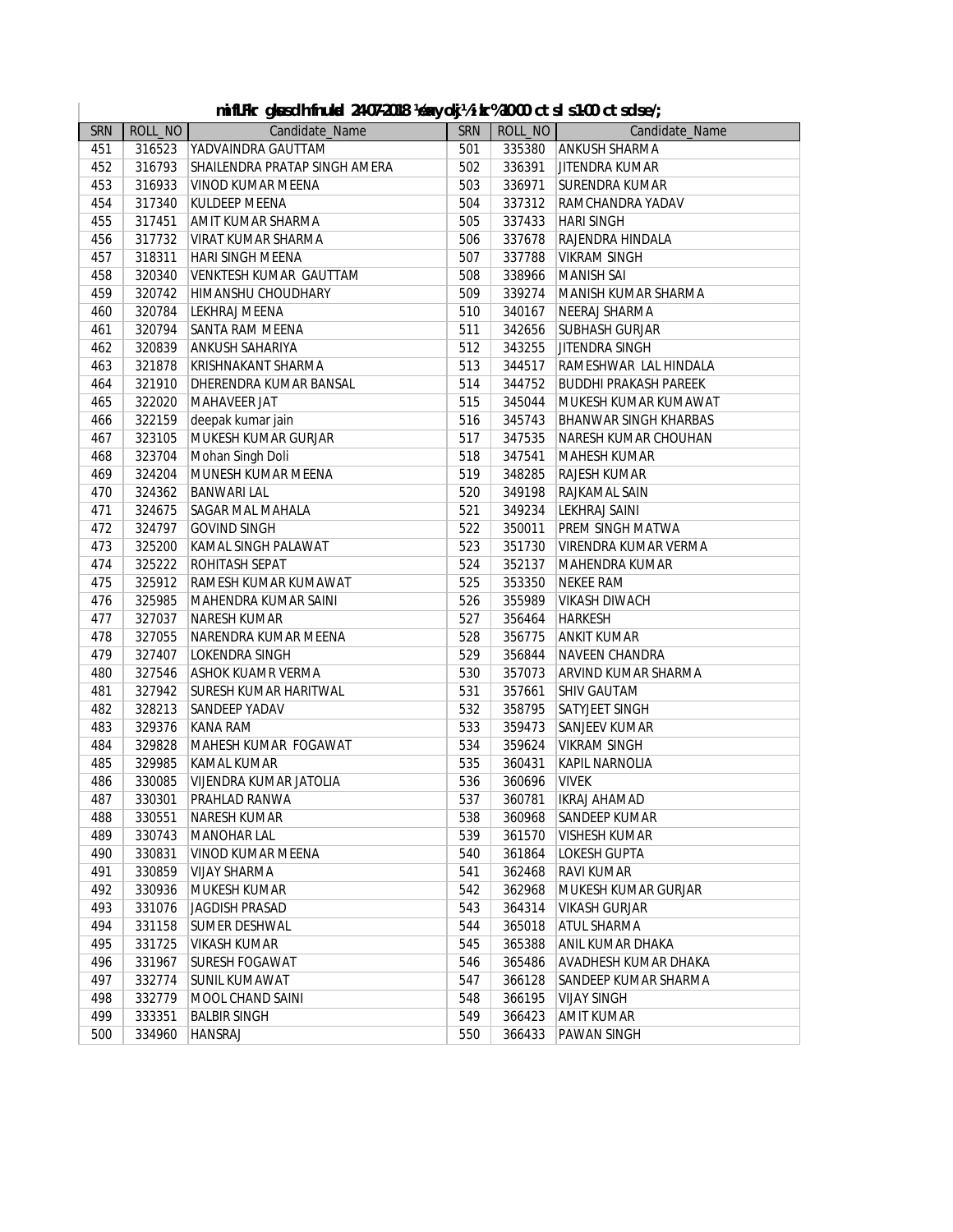| mifLFkr gkusdh fnukal 24-07-2018 ‰xyokj½ikr%10-00 ctsls1-00 ctsdse/; |
|----------------------------------------------------------------------|
|                                                                      |

| SRN |        | ROLL_NO<br>Candidate_Name         | SRN |        | -------<br>ROLL_NO<br>Candidate_Name |
|-----|--------|-----------------------------------|-----|--------|--------------------------------------|
| 551 |        | 367619 ASHOK KUMAR BADSARA        | 601 |        | 396391 RAKESH KUMAR KHINCHI          |
|     |        |                                   |     |        | YOGENDRA KUMAR BUNKAR                |
| 552 | 368004 | SANJEEV KUMAR SEVDA               | 602 | 396685 |                                      |
| 553 | 369329 | <b>RAHUL CHOUDHARY</b>            | 603 | 397046 | MANISH HARIVANSH                     |
| 554 | 369792 | <b>SANJAY KUMAR</b>               | 604 | 397605 | ashok singh                          |
| 555 | 369804 | <b>SANDEEP KUMAR</b>              | 605 | 397650 | prem kumar                           |
| 556 | 369933 | MANGAL CHAND ALHA                 | 606 | 397800 | <b>GHANSHYAM PALIWAL</b>             |
| 557 | 370541 | <b>BALWANT SINGH</b>              | 607 | 397936 | <b>KANWRAJ SINGH</b>                 |
| 558 | 370571 | <b>LALCHAND</b>                   | 608 | 398311 | <b>KAILASH RAM</b>                   |
| 559 | 370744 | SANDEEP KUMAR                     | 609 | 398414 | <b>AJAY PAL SINGH</b>                |
| 560 | 371432 | <b>RAJESH KUMAR</b>               | 610 | 398481 | <b>GHANSHYAM</b>                     |
| 561 | 374592 | NAVNEET SHARMA                    | 611 | 399012 | <b>SUMER SINGH</b>                   |
| 562 | 375118 | KAILASH CHANDRA GADHWAL           | 612 | 399056 | TARACHAND                            |
| 563 | 375676 | <b>BAHADUR SINGH</b>              | 613 | 399751 | SANDEEP SHARMA                       |
| 564 | 376677 | <b>BHOOPENDRA SINGH SHEKHAWAT</b> | 614 | 400856 | OM PRAKASH                           |
| 565 | 377536 | SUNIL KUMAR                       | 615 | 401361 | <b>INDER PAL SINGH</b>               |
| 566 | 377551 | SHASHI KANT SHARMA                | 616 | 401486 | MUNNA LAL KALA                       |
| 567 | 377711 | <b>SUNIL KUMAR</b>                | 617 | 401621 | <b>SURENDRA SINGH</b>                |
| 568 | 379306 | <b>SACHIN KUMAR YADAV</b>         | 618 | 401744 | <b>SHIVDAN RAM</b>                   |
| 569 | 380081 | SHARMA ALOKKUMAR LAXMIKANT        | 619 | 401977 | <b>BHUPENDRA SINGH</b>               |
| 570 | 380176 | <b>INDRAJEET MEENA</b>            | 620 | 402419 | ISONA RAM                            |
| 571 | 380263 | YOGENDRA KUMAR SAINI              | 621 | 402661 | MOHAMMAD ADIL KHAN                   |
| 572 | 380393 | <b>RAMNARESH NAGAR</b>            | 622 | 402766 | <b>GANPAT RAM KUKNA</b>              |
| 573 | 380581 | LALIT KUMAR MEENA                 | 623 | 403073 | <b>KISHOR KUMAWAT</b>                |
| 574 | 380692 | <b>PRADEEP KUMAR NAGAR</b>        | 624 | 403236 | ONKAR MAL                            |
| 575 | 381426 | CHOTHMAL LODHA                    | 625 | 403623 | KHINWA RAM                           |
| 576 | 381435 | <b>ARJUN MEHTA</b>                | 626 | 404487 | <b>DINESH LOMROR</b>                 |
| 577 | 381751 | <b>HARIOM MEENA</b>               | 627 | 404660 | <b>DHAN RAJ</b>                      |
| 578 | 382373 | abhishek sharma                   | 628 | 405058 | MUKESH KUMAWAT                       |
| 579 | 382545 | <b>IMRAN KHAN</b>                 | 629 | 405590 | <b>HUKAMA RAM</b>                    |
| 580 | 382747 | KULDEEP SINGH                     | 630 | 405980 | ASHOK GIWARIYA                       |
| 581 | 383614 | <b>RAVI KUMAR NAGAR</b>           | 631 | 406783 | POORAN SINGH                         |
| 582 | 386483 | JASWANT MEENA                     | 632 | 407561 | <b>IMRAN KHAN</b>                    |
| 583 | 387222 | <b>RAM NIWAS YADAV</b>            | 633 | 407653 | RAJENDRA KANTAWA                     |
| 584 | 388294 | KRISHAN GOPAL KUMAWAT             | 634 | 408226 | KULDEEP SINGH                        |
| 585 | 388511 | <b>SURESH CHOUDHARY</b>           | 635 | 408540 | <b>BANNA RAM</b>                     |
| 586 | 389289 | <b>RAMESH KUMAR GURJAR</b>        | 636 | 408741 | OM PRAKASH MAHICH                    |
| 587 | 389674 | NATHU LAL GURJAR                  | 637 | 409503 | <b>SHAKTI SINGH</b>                  |
| 588 | 391052 | <b>RAM KISHAN MEENA</b>           | 638 | 409648 | CHENA RAM MEGHWAL                    |
| 589 | 391527 | KIRODI LAL MEENA                  | 639 | 410571 | JAGDISH RAM                          |
| 590 | 391545 | <b>TARESH NANGRAWAT</b>           | 640 | 410972 | RAJU RAM NALA                        |
| 591 | 391750 | <b>ABHISHEK MEENA</b>             | 641 | 410991 | KULDEEP SOLANKI                      |
| 592 | 393256 | VIKRAM KUMAR MEENA                | 642 | 411142 | RICHHPAL HARDOO                      |
| 593 | 393729 | <b>RAMGANESH MEENA</b>            | 643 | 411519 | <b>GHANSHYAM SINGH RATHORE</b>       |
| 594 | 393992 | SHEKHAR KUMAR MEENA               | 644 | 411524 | DEEPA RAM GURJAR                     |
| 595 | 395216 | RAJESH KUMAR JAJORIA              | 645 | 411624 | JITENDRA REGAR                       |
| 596 | 395278 | <b>HEERA LAL</b>                  | 646 | 412532 | MADAN LAL MEGHWAL                    |
| 597 | 395565 | RAHUL MARETHA                     | 647 | 412574 | <b>BHANWAR LAL</b>                   |
| 598 | 395945 | <b>SURESH KUMAR VERMA</b>         | 648 | 412853 | <b>ARIF MOHAMMAD</b>                 |
| 599 | 396222 | LAXMAN BASTIYA                    | 649 | 413583 | SOHAN LAL BERA                       |
| 600 | 396298 | PAWAN PAREWA                      | 650 | 414100 | <b>BHAVYA SHARMA</b>                 |
|     |        |                                   |     |        |                                      |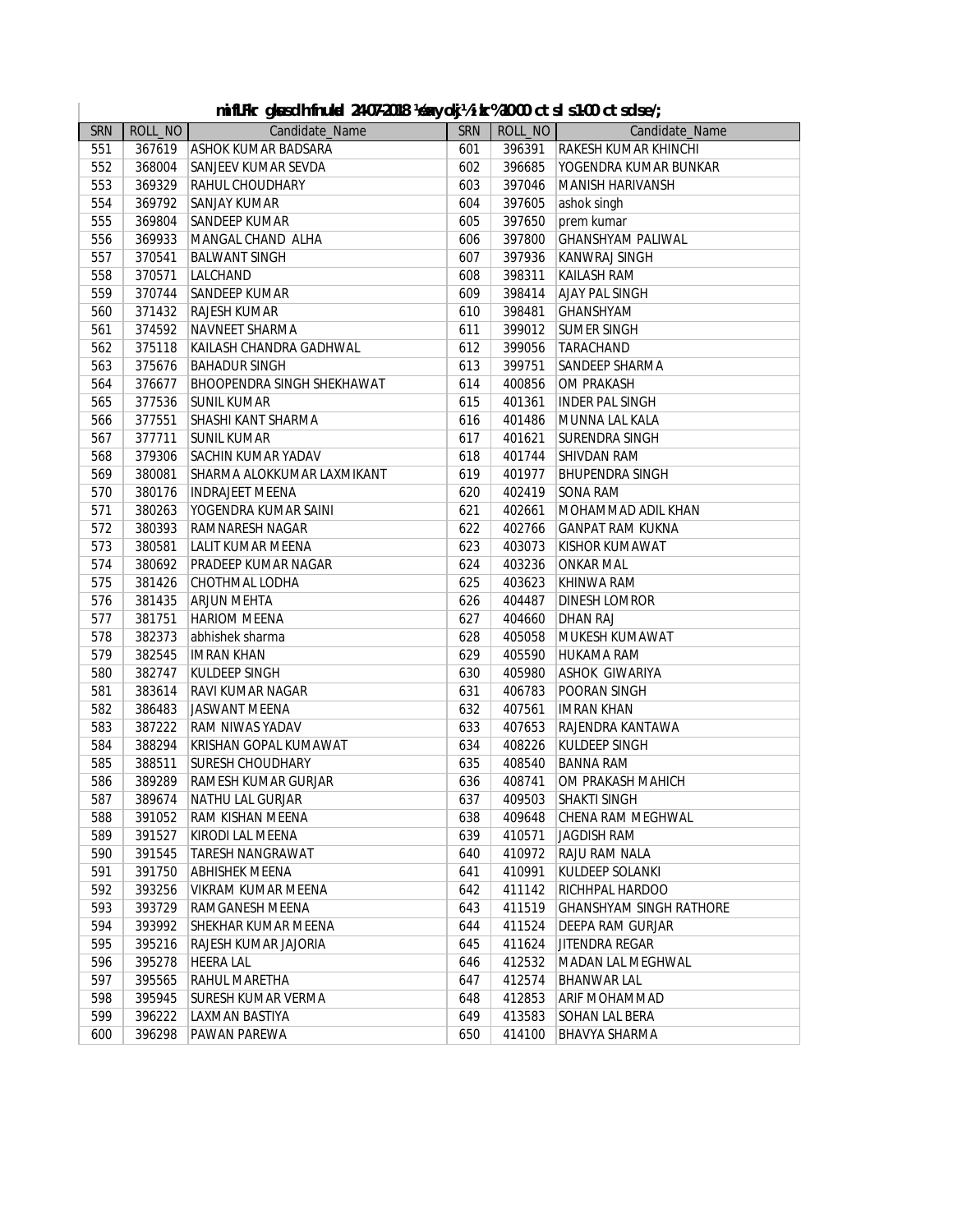#### mifLFkr gk sdh fnukal 24-07-2018 **1exyokj** 1/2 ikr% 10-00 ctsl s 1-00 ctsdse/;

| <b>SRN</b> | ROLL NO | Candidate Name         |
|------------|---------|------------------------|
| 651        | 414763  | RAJESH KUMAR           |
| 652        | 414774  | <b>MUKESH CHOYAL</b>   |
| 653        | 414942  | RAJENDRA RAYAL         |
| 654        | 415897  | KISHORI I AI           |
| 655        | 416108  | <b>MANOLKUMAR</b>      |
| 656        | 416126  | RAVINDRA KUMAR         |
| 657        | 416528  | <b>HARCHAND RAM</b>    |
| 658        | 417084  | KANHAIYA RAM YADAV     |
| 659        | 417194  | KAILASH VERMA          |
| 660        | 417288  | PUNAM SINGH RATHORE    |
| 661        | 418959  | <b>DEVI SINGH</b>      |
| 662        | 419811  | <b>SURESH</b>          |
| 663        | 421054  | NEERAJ KHICHI          |
| 664        | 421484  | RAJENDRA KUMAR KUMAWAT |
| 665        | 421924  | <b>MOTI RAM</b>        |
| 666        | 422673  | DAMODAR PRASAD         |
| 667        | 424527  | <b>PRAVIN KUMAR</b>    |
| 668        | 424827  | PRAKASH CHAND KUMAWAT  |
| 669        | 425041  | DHARMFNDRA VAISHNAV    |
| 670        | 425745  | <b>GOVIND RAM</b>      |
| 671        | 426567  | DEEPENDRA SINGH        |
| 672        | 426795  | MANOJ KUMAR BARUPAL    |
| 673        | 427671  | <b>VISHAL SINGH</b>    |
| 674        | 428113  | JAGDISH RAM            |
| 675        | 428553  | DINESH KUMAR           |

 $\overline{\phantom{a}}$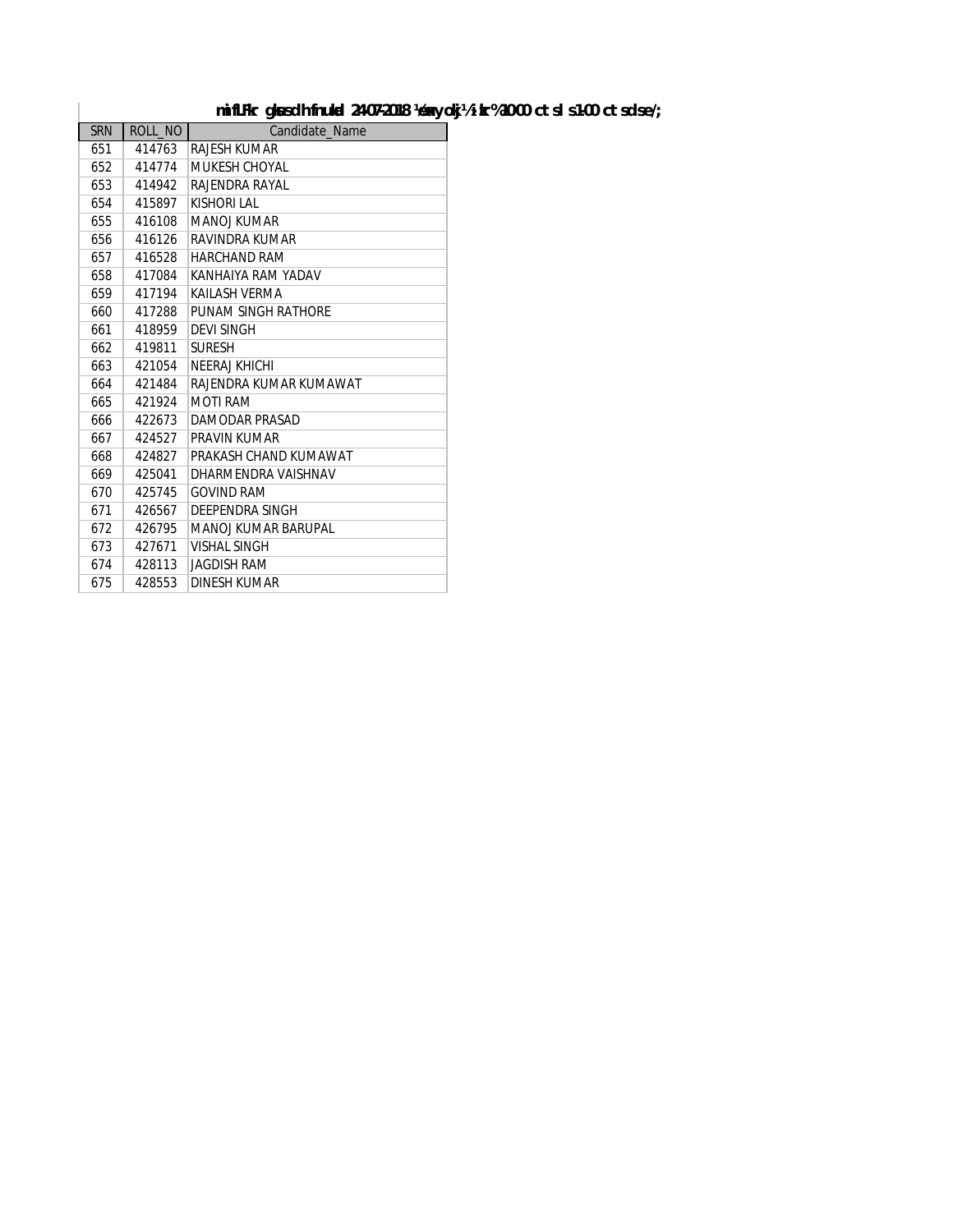|  | mifLFkr gkusdh fnukal 24-07-2018 ½exyokj½nkigj 2-00 ctslslk;a5-00 ctsdse/; |  |  |  |  |  |  |
|--|----------------------------------------------------------------------------|--|--|--|--|--|--|
|--|----------------------------------------------------------------------------|--|--|--|--|--|--|

| 428729 GAJENDRA PAL SINGH<br>726<br>452160<br><b>SHYO LAL GURJAR</b><br>676<br><b>ATUL GUPTA</b><br>727<br>452863<br>RAM DEV GURJAR<br>677<br>429016<br>678<br>728<br>452910<br>PAWAN KUMAR MEENA<br>430704<br><b>HEMANT SINGH</b><br>679<br>729<br>452956<br>431201<br>Ummeda Ram<br><b>SURESH YADAV</b><br>730<br>453713<br>680<br>431371<br>UMMED SINGH RANAWAT<br><b>DOULAT RAM FAGORIYA</b><br><b>KULDEEP SEN</b><br>731<br>454305<br>681<br>432406<br><b>GAJANANAD YADAV</b><br>682<br>732<br>455025<br>432539<br><b>LAXMAN SINGH</b><br>MANISH KUMAR MEENA<br>733<br>455236<br>683<br>433361<br><b>KAILASH RAM</b><br>HANUMAN PRASAD MEENA<br>734<br>455330<br>433672<br>ANIL<br>ONKARESHWAR MEENA<br>684<br><b>AVINASH SHARMA</b><br>735<br>685<br>434591<br>455593<br><b>GHANSHYAM JAIN</b><br>456806<br>686<br>434909<br>RAMSAWARUP<br>736<br>MUKESH KUMAR GURJAR<br>687<br>434912<br>NEEL KAMAL MEENA<br>737<br>457064<br><b>BUDDHA RAJ MEENA</b><br>457193<br>688<br>434972<br><b>RAHUL JAIN</b><br>738<br>DEEPAK DADU SWAMI<br>435710<br>739<br>457238<br>689<br>DEEPAK KUMAR AKHAND<br><b>GITARAM GURJAR</b><br>435867<br>690<br>CHANDRA SHEKHAR SHARMA<br>740<br>457394<br>SHUBHAM KUMAR AGRAWAL<br>458277<br>691<br>436562<br>MAHENDRA KUMAR GORIYA<br>741<br><b>DEVENDRA PALIWAL</b><br>692<br>436755<br><b>MANISH KUMAR</b><br>742<br>459176<br><b>ANIL GOUR</b><br>459300<br>693<br>439012<br>UPENDRA CHOUDHARY<br>743<br>LAL CHAND MEENA<br>694<br>744<br>459983<br>440301<br>VIJAY KUMAR GURJAR<br>DHARM RAJ SAINI<br>695<br>441031<br><b>HARIOM</b><br>745<br>460454<br><b>VIKRAM SINGH KHANGAROT</b><br>696<br>441210<br><b>KUNWAR PANDEY</b><br>746<br>461446<br><b>ARPIT AGRAWAL</b><br>697<br>747<br>442156<br><b>ATUL TIWARI</b><br>461457<br>ARUN KUMAR BAIRWA<br>698<br>442157<br>MILAN KUMAR NAGAR<br>748<br>462144<br>SHYAM BIHARI GAUTTAM<br>749<br>699<br>442569<br>Hari Prakash malav<br>463354<br><b>HARI SHANKAR CHOUDHARY</b><br>700<br>442602<br>KAILASH CHANDRA MEENA<br>750<br>464485<br>MANOJ KUMAR<br>751<br>701<br>442618<br><b>BHARAT LAL MEENA</b><br>465555<br><b>SITA RAM</b><br>752<br><b>SHIV LAL</b><br>702<br>443296<br>MAST RAM MEENA<br>465931<br>703<br>443982<br>LOKESH KUMAR MEENA<br>753<br>466557<br><b>ARJUN GAHLOT</b><br>704<br>443992<br><b>SHAKTI SINGH</b><br>754<br>466870<br>LILA DHAR GODARA<br>705<br>755<br>444409<br><b>BHARATRAJ MEENA</b><br>467428<br><b>ASHOK KUMAR</b><br>706<br>756<br>444573<br>LOKESH KUMAR PARJAPAT<br>467929<br><b>JITENDRA SWAMI</b><br>707<br>757<br>444773<br>DHARM RAJ MEENA<br>468137<br>PRAKASH KUMAR<br>758<br>708<br>445051<br><b>VINAY KIRAD</b><br>468385<br><b>SURENDRA SARAN</b><br>709<br>759<br>445213<br>RAJKUMAR SHARMA<br>468945<br><b>VINIT MODI</b><br>710<br>760<br>469376<br>445753<br>MANOJ KUMAR VERMA<br>RAM CHANDRA<br>711<br>761<br>470132<br>446508<br><b>UMASHANKER MALAV</b><br>OM PRAKASH BISHNOI<br>712<br>762<br>446586<br>MUKESH PRAJAPAT<br>470383<br><b>VIJAY PAL BANA</b><br>713<br>763<br>470612 UNISH ALI<br>447517 KANHAIYA LAL SAINI<br>714<br>447561<br>764<br>471298<br>MILAN YADAV<br>SITARAM MEENA<br>715<br>448740<br><b>VIKAS KUMAR SUMAN</b><br>765<br>471512<br><b>VINOD CHOUDHARY</b><br>471946<br>716<br>449773<br><b>BHARAT SAINI</b><br>766<br><b>HIMMAT SINGH</b><br>717<br>449835<br>767<br>472252<br><b>DINESH KUMAR</b><br>ANAND KUMAR SHARMA<br>472274<br>718<br>450093<br><b>TARA CHAND SOYAL</b><br>768<br><b>SURENDRA CHOTIYA</b><br>719<br>769<br>472427<br>450167<br><b>TEJENDRA SINGH PANWAR</b><br><b>RAVI DADHICH</b><br>720<br>450201<br>770<br>472475<br><b>ARVIND JAIN</b><br><b>ASHOK BISHNOL</b><br>721<br>450664<br>771<br>473154<br><b>JANAK RAJ MEENA</b><br>CHANDRA PRAKASH PANWAR<br>722<br>450799<br>772<br>473175<br>RAMNARAYAN GURJAR<br><b>SURESH KUMAR</b><br>723<br>773<br>450858<br>473514<br><b>DINESH DHOBI</b><br>DAL CHAND<br>724<br>774<br>473677<br>451303<br>RAMAWTAR MEENA<br>HUKMA RAM CHOUDHARY | <b>SRN</b> | ROLL_NO | Candidate_Name      | <b>SRN</b> |        | ROLL_NO<br>Candidate_Name |
|---------------------------------------------------------------------------------------------------------------------------------------------------------------------------------------------------------------------------------------------------------------------------------------------------------------------------------------------------------------------------------------------------------------------------------------------------------------------------------------------------------------------------------------------------------------------------------------------------------------------------------------------------------------------------------------------------------------------------------------------------------------------------------------------------------------------------------------------------------------------------------------------------------------------------------------------------------------------------------------------------------------------------------------------------------------------------------------------------------------------------------------------------------------------------------------------------------------------------------------------------------------------------------------------------------------------------------------------------------------------------------------------------------------------------------------------------------------------------------------------------------------------------------------------------------------------------------------------------------------------------------------------------------------------------------------------------------------------------------------------------------------------------------------------------------------------------------------------------------------------------------------------------------------------------------------------------------------------------------------------------------------------------------------------------------------------------------------------------------------------------------------------------------------------------------------------------------------------------------------------------------------------------------------------------------------------------------------------------------------------------------------------------------------------------------------------------------------------------------------------------------------------------------------------------------------------------------------------------------------------------------------------------------------------------------------------------------------------------------------------------------------------------------------------------------------------------------------------------------------------------------------------------------------------------------------------------------------------------------------------------------------------------------------------------------------------------------------------------------------------------------------------------------------------------------------------------------------------------------------------------------------------------------------------------------------------------------------------------------------------------------------------------------------------------------------------------------------------------------------------------------------------------------------------------------------------------------------------------------------------------------------------------------------------------------------------------------------------------------------------------------------------------------------------------------------------------------------------------------------------------------------------------------------------------------------------------------------------------------------------|------------|---------|---------------------|------------|--------|---------------------------|
|                                                                                                                                                                                                                                                                                                                                                                                                                                                                                                                                                                                                                                                                                                                                                                                                                                                                                                                                                                                                                                                                                                                                                                                                                                                                                                                                                                                                                                                                                                                                                                                                                                                                                                                                                                                                                                                                                                                                                                                                                                                                                                                                                                                                                                                                                                                                                                                                                                                                                                                                                                                                                                                                                                                                                                                                                                                                                                                                                                                                                                                                                                                                                                                                                                                                                                                                                                                                                                                                                                                                                                                                                                                                                                                                                                                                                                                                                                                                                                                             |            |         |                     |            |        |                           |
|                                                                                                                                                                                                                                                                                                                                                                                                                                                                                                                                                                                                                                                                                                                                                                                                                                                                                                                                                                                                                                                                                                                                                                                                                                                                                                                                                                                                                                                                                                                                                                                                                                                                                                                                                                                                                                                                                                                                                                                                                                                                                                                                                                                                                                                                                                                                                                                                                                                                                                                                                                                                                                                                                                                                                                                                                                                                                                                                                                                                                                                                                                                                                                                                                                                                                                                                                                                                                                                                                                                                                                                                                                                                                                                                                                                                                                                                                                                                                                                             |            |         |                     |            |        |                           |
|                                                                                                                                                                                                                                                                                                                                                                                                                                                                                                                                                                                                                                                                                                                                                                                                                                                                                                                                                                                                                                                                                                                                                                                                                                                                                                                                                                                                                                                                                                                                                                                                                                                                                                                                                                                                                                                                                                                                                                                                                                                                                                                                                                                                                                                                                                                                                                                                                                                                                                                                                                                                                                                                                                                                                                                                                                                                                                                                                                                                                                                                                                                                                                                                                                                                                                                                                                                                                                                                                                                                                                                                                                                                                                                                                                                                                                                                                                                                                                                             |            |         |                     |            |        |                           |
|                                                                                                                                                                                                                                                                                                                                                                                                                                                                                                                                                                                                                                                                                                                                                                                                                                                                                                                                                                                                                                                                                                                                                                                                                                                                                                                                                                                                                                                                                                                                                                                                                                                                                                                                                                                                                                                                                                                                                                                                                                                                                                                                                                                                                                                                                                                                                                                                                                                                                                                                                                                                                                                                                                                                                                                                                                                                                                                                                                                                                                                                                                                                                                                                                                                                                                                                                                                                                                                                                                                                                                                                                                                                                                                                                                                                                                                                                                                                                                                             |            |         |                     |            |        |                           |
|                                                                                                                                                                                                                                                                                                                                                                                                                                                                                                                                                                                                                                                                                                                                                                                                                                                                                                                                                                                                                                                                                                                                                                                                                                                                                                                                                                                                                                                                                                                                                                                                                                                                                                                                                                                                                                                                                                                                                                                                                                                                                                                                                                                                                                                                                                                                                                                                                                                                                                                                                                                                                                                                                                                                                                                                                                                                                                                                                                                                                                                                                                                                                                                                                                                                                                                                                                                                                                                                                                                                                                                                                                                                                                                                                                                                                                                                                                                                                                                             |            |         |                     |            |        |                           |
|                                                                                                                                                                                                                                                                                                                                                                                                                                                                                                                                                                                                                                                                                                                                                                                                                                                                                                                                                                                                                                                                                                                                                                                                                                                                                                                                                                                                                                                                                                                                                                                                                                                                                                                                                                                                                                                                                                                                                                                                                                                                                                                                                                                                                                                                                                                                                                                                                                                                                                                                                                                                                                                                                                                                                                                                                                                                                                                                                                                                                                                                                                                                                                                                                                                                                                                                                                                                                                                                                                                                                                                                                                                                                                                                                                                                                                                                                                                                                                                             |            |         |                     |            |        |                           |
|                                                                                                                                                                                                                                                                                                                                                                                                                                                                                                                                                                                                                                                                                                                                                                                                                                                                                                                                                                                                                                                                                                                                                                                                                                                                                                                                                                                                                                                                                                                                                                                                                                                                                                                                                                                                                                                                                                                                                                                                                                                                                                                                                                                                                                                                                                                                                                                                                                                                                                                                                                                                                                                                                                                                                                                                                                                                                                                                                                                                                                                                                                                                                                                                                                                                                                                                                                                                                                                                                                                                                                                                                                                                                                                                                                                                                                                                                                                                                                                             |            |         |                     |            |        |                           |
|                                                                                                                                                                                                                                                                                                                                                                                                                                                                                                                                                                                                                                                                                                                                                                                                                                                                                                                                                                                                                                                                                                                                                                                                                                                                                                                                                                                                                                                                                                                                                                                                                                                                                                                                                                                                                                                                                                                                                                                                                                                                                                                                                                                                                                                                                                                                                                                                                                                                                                                                                                                                                                                                                                                                                                                                                                                                                                                                                                                                                                                                                                                                                                                                                                                                                                                                                                                                                                                                                                                                                                                                                                                                                                                                                                                                                                                                                                                                                                                             |            |         |                     |            |        |                           |
|                                                                                                                                                                                                                                                                                                                                                                                                                                                                                                                                                                                                                                                                                                                                                                                                                                                                                                                                                                                                                                                                                                                                                                                                                                                                                                                                                                                                                                                                                                                                                                                                                                                                                                                                                                                                                                                                                                                                                                                                                                                                                                                                                                                                                                                                                                                                                                                                                                                                                                                                                                                                                                                                                                                                                                                                                                                                                                                                                                                                                                                                                                                                                                                                                                                                                                                                                                                                                                                                                                                                                                                                                                                                                                                                                                                                                                                                                                                                                                                             |            |         |                     |            |        |                           |
|                                                                                                                                                                                                                                                                                                                                                                                                                                                                                                                                                                                                                                                                                                                                                                                                                                                                                                                                                                                                                                                                                                                                                                                                                                                                                                                                                                                                                                                                                                                                                                                                                                                                                                                                                                                                                                                                                                                                                                                                                                                                                                                                                                                                                                                                                                                                                                                                                                                                                                                                                                                                                                                                                                                                                                                                                                                                                                                                                                                                                                                                                                                                                                                                                                                                                                                                                                                                                                                                                                                                                                                                                                                                                                                                                                                                                                                                                                                                                                                             |            |         |                     |            |        |                           |
|                                                                                                                                                                                                                                                                                                                                                                                                                                                                                                                                                                                                                                                                                                                                                                                                                                                                                                                                                                                                                                                                                                                                                                                                                                                                                                                                                                                                                                                                                                                                                                                                                                                                                                                                                                                                                                                                                                                                                                                                                                                                                                                                                                                                                                                                                                                                                                                                                                                                                                                                                                                                                                                                                                                                                                                                                                                                                                                                                                                                                                                                                                                                                                                                                                                                                                                                                                                                                                                                                                                                                                                                                                                                                                                                                                                                                                                                                                                                                                                             |            |         |                     |            |        |                           |
|                                                                                                                                                                                                                                                                                                                                                                                                                                                                                                                                                                                                                                                                                                                                                                                                                                                                                                                                                                                                                                                                                                                                                                                                                                                                                                                                                                                                                                                                                                                                                                                                                                                                                                                                                                                                                                                                                                                                                                                                                                                                                                                                                                                                                                                                                                                                                                                                                                                                                                                                                                                                                                                                                                                                                                                                                                                                                                                                                                                                                                                                                                                                                                                                                                                                                                                                                                                                                                                                                                                                                                                                                                                                                                                                                                                                                                                                                                                                                                                             |            |         |                     |            |        |                           |
|                                                                                                                                                                                                                                                                                                                                                                                                                                                                                                                                                                                                                                                                                                                                                                                                                                                                                                                                                                                                                                                                                                                                                                                                                                                                                                                                                                                                                                                                                                                                                                                                                                                                                                                                                                                                                                                                                                                                                                                                                                                                                                                                                                                                                                                                                                                                                                                                                                                                                                                                                                                                                                                                                                                                                                                                                                                                                                                                                                                                                                                                                                                                                                                                                                                                                                                                                                                                                                                                                                                                                                                                                                                                                                                                                                                                                                                                                                                                                                                             |            |         |                     |            |        |                           |
|                                                                                                                                                                                                                                                                                                                                                                                                                                                                                                                                                                                                                                                                                                                                                                                                                                                                                                                                                                                                                                                                                                                                                                                                                                                                                                                                                                                                                                                                                                                                                                                                                                                                                                                                                                                                                                                                                                                                                                                                                                                                                                                                                                                                                                                                                                                                                                                                                                                                                                                                                                                                                                                                                                                                                                                                                                                                                                                                                                                                                                                                                                                                                                                                                                                                                                                                                                                                                                                                                                                                                                                                                                                                                                                                                                                                                                                                                                                                                                                             |            |         |                     |            |        |                           |
|                                                                                                                                                                                                                                                                                                                                                                                                                                                                                                                                                                                                                                                                                                                                                                                                                                                                                                                                                                                                                                                                                                                                                                                                                                                                                                                                                                                                                                                                                                                                                                                                                                                                                                                                                                                                                                                                                                                                                                                                                                                                                                                                                                                                                                                                                                                                                                                                                                                                                                                                                                                                                                                                                                                                                                                                                                                                                                                                                                                                                                                                                                                                                                                                                                                                                                                                                                                                                                                                                                                                                                                                                                                                                                                                                                                                                                                                                                                                                                                             |            |         |                     |            |        |                           |
|                                                                                                                                                                                                                                                                                                                                                                                                                                                                                                                                                                                                                                                                                                                                                                                                                                                                                                                                                                                                                                                                                                                                                                                                                                                                                                                                                                                                                                                                                                                                                                                                                                                                                                                                                                                                                                                                                                                                                                                                                                                                                                                                                                                                                                                                                                                                                                                                                                                                                                                                                                                                                                                                                                                                                                                                                                                                                                                                                                                                                                                                                                                                                                                                                                                                                                                                                                                                                                                                                                                                                                                                                                                                                                                                                                                                                                                                                                                                                                                             |            |         |                     |            |        |                           |
|                                                                                                                                                                                                                                                                                                                                                                                                                                                                                                                                                                                                                                                                                                                                                                                                                                                                                                                                                                                                                                                                                                                                                                                                                                                                                                                                                                                                                                                                                                                                                                                                                                                                                                                                                                                                                                                                                                                                                                                                                                                                                                                                                                                                                                                                                                                                                                                                                                                                                                                                                                                                                                                                                                                                                                                                                                                                                                                                                                                                                                                                                                                                                                                                                                                                                                                                                                                                                                                                                                                                                                                                                                                                                                                                                                                                                                                                                                                                                                                             |            |         |                     |            |        |                           |
|                                                                                                                                                                                                                                                                                                                                                                                                                                                                                                                                                                                                                                                                                                                                                                                                                                                                                                                                                                                                                                                                                                                                                                                                                                                                                                                                                                                                                                                                                                                                                                                                                                                                                                                                                                                                                                                                                                                                                                                                                                                                                                                                                                                                                                                                                                                                                                                                                                                                                                                                                                                                                                                                                                                                                                                                                                                                                                                                                                                                                                                                                                                                                                                                                                                                                                                                                                                                                                                                                                                                                                                                                                                                                                                                                                                                                                                                                                                                                                                             |            |         |                     |            |        |                           |
|                                                                                                                                                                                                                                                                                                                                                                                                                                                                                                                                                                                                                                                                                                                                                                                                                                                                                                                                                                                                                                                                                                                                                                                                                                                                                                                                                                                                                                                                                                                                                                                                                                                                                                                                                                                                                                                                                                                                                                                                                                                                                                                                                                                                                                                                                                                                                                                                                                                                                                                                                                                                                                                                                                                                                                                                                                                                                                                                                                                                                                                                                                                                                                                                                                                                                                                                                                                                                                                                                                                                                                                                                                                                                                                                                                                                                                                                                                                                                                                             |            |         |                     |            |        |                           |
|                                                                                                                                                                                                                                                                                                                                                                                                                                                                                                                                                                                                                                                                                                                                                                                                                                                                                                                                                                                                                                                                                                                                                                                                                                                                                                                                                                                                                                                                                                                                                                                                                                                                                                                                                                                                                                                                                                                                                                                                                                                                                                                                                                                                                                                                                                                                                                                                                                                                                                                                                                                                                                                                                                                                                                                                                                                                                                                                                                                                                                                                                                                                                                                                                                                                                                                                                                                                                                                                                                                                                                                                                                                                                                                                                                                                                                                                                                                                                                                             |            |         |                     |            |        |                           |
|                                                                                                                                                                                                                                                                                                                                                                                                                                                                                                                                                                                                                                                                                                                                                                                                                                                                                                                                                                                                                                                                                                                                                                                                                                                                                                                                                                                                                                                                                                                                                                                                                                                                                                                                                                                                                                                                                                                                                                                                                                                                                                                                                                                                                                                                                                                                                                                                                                                                                                                                                                                                                                                                                                                                                                                                                                                                                                                                                                                                                                                                                                                                                                                                                                                                                                                                                                                                                                                                                                                                                                                                                                                                                                                                                                                                                                                                                                                                                                                             |            |         |                     |            |        |                           |
|                                                                                                                                                                                                                                                                                                                                                                                                                                                                                                                                                                                                                                                                                                                                                                                                                                                                                                                                                                                                                                                                                                                                                                                                                                                                                                                                                                                                                                                                                                                                                                                                                                                                                                                                                                                                                                                                                                                                                                                                                                                                                                                                                                                                                                                                                                                                                                                                                                                                                                                                                                                                                                                                                                                                                                                                                                                                                                                                                                                                                                                                                                                                                                                                                                                                                                                                                                                                                                                                                                                                                                                                                                                                                                                                                                                                                                                                                                                                                                                             |            |         |                     |            |        |                           |
|                                                                                                                                                                                                                                                                                                                                                                                                                                                                                                                                                                                                                                                                                                                                                                                                                                                                                                                                                                                                                                                                                                                                                                                                                                                                                                                                                                                                                                                                                                                                                                                                                                                                                                                                                                                                                                                                                                                                                                                                                                                                                                                                                                                                                                                                                                                                                                                                                                                                                                                                                                                                                                                                                                                                                                                                                                                                                                                                                                                                                                                                                                                                                                                                                                                                                                                                                                                                                                                                                                                                                                                                                                                                                                                                                                                                                                                                                                                                                                                             |            |         |                     |            |        |                           |
|                                                                                                                                                                                                                                                                                                                                                                                                                                                                                                                                                                                                                                                                                                                                                                                                                                                                                                                                                                                                                                                                                                                                                                                                                                                                                                                                                                                                                                                                                                                                                                                                                                                                                                                                                                                                                                                                                                                                                                                                                                                                                                                                                                                                                                                                                                                                                                                                                                                                                                                                                                                                                                                                                                                                                                                                                                                                                                                                                                                                                                                                                                                                                                                                                                                                                                                                                                                                                                                                                                                                                                                                                                                                                                                                                                                                                                                                                                                                                                                             |            |         |                     |            |        |                           |
|                                                                                                                                                                                                                                                                                                                                                                                                                                                                                                                                                                                                                                                                                                                                                                                                                                                                                                                                                                                                                                                                                                                                                                                                                                                                                                                                                                                                                                                                                                                                                                                                                                                                                                                                                                                                                                                                                                                                                                                                                                                                                                                                                                                                                                                                                                                                                                                                                                                                                                                                                                                                                                                                                                                                                                                                                                                                                                                                                                                                                                                                                                                                                                                                                                                                                                                                                                                                                                                                                                                                                                                                                                                                                                                                                                                                                                                                                                                                                                                             |            |         |                     |            |        |                           |
|                                                                                                                                                                                                                                                                                                                                                                                                                                                                                                                                                                                                                                                                                                                                                                                                                                                                                                                                                                                                                                                                                                                                                                                                                                                                                                                                                                                                                                                                                                                                                                                                                                                                                                                                                                                                                                                                                                                                                                                                                                                                                                                                                                                                                                                                                                                                                                                                                                                                                                                                                                                                                                                                                                                                                                                                                                                                                                                                                                                                                                                                                                                                                                                                                                                                                                                                                                                                                                                                                                                                                                                                                                                                                                                                                                                                                                                                                                                                                                                             |            |         |                     |            |        |                           |
|                                                                                                                                                                                                                                                                                                                                                                                                                                                                                                                                                                                                                                                                                                                                                                                                                                                                                                                                                                                                                                                                                                                                                                                                                                                                                                                                                                                                                                                                                                                                                                                                                                                                                                                                                                                                                                                                                                                                                                                                                                                                                                                                                                                                                                                                                                                                                                                                                                                                                                                                                                                                                                                                                                                                                                                                                                                                                                                                                                                                                                                                                                                                                                                                                                                                                                                                                                                                                                                                                                                                                                                                                                                                                                                                                                                                                                                                                                                                                                                             |            |         |                     |            |        |                           |
|                                                                                                                                                                                                                                                                                                                                                                                                                                                                                                                                                                                                                                                                                                                                                                                                                                                                                                                                                                                                                                                                                                                                                                                                                                                                                                                                                                                                                                                                                                                                                                                                                                                                                                                                                                                                                                                                                                                                                                                                                                                                                                                                                                                                                                                                                                                                                                                                                                                                                                                                                                                                                                                                                                                                                                                                                                                                                                                                                                                                                                                                                                                                                                                                                                                                                                                                                                                                                                                                                                                                                                                                                                                                                                                                                                                                                                                                                                                                                                                             |            |         |                     |            |        |                           |
|                                                                                                                                                                                                                                                                                                                                                                                                                                                                                                                                                                                                                                                                                                                                                                                                                                                                                                                                                                                                                                                                                                                                                                                                                                                                                                                                                                                                                                                                                                                                                                                                                                                                                                                                                                                                                                                                                                                                                                                                                                                                                                                                                                                                                                                                                                                                                                                                                                                                                                                                                                                                                                                                                                                                                                                                                                                                                                                                                                                                                                                                                                                                                                                                                                                                                                                                                                                                                                                                                                                                                                                                                                                                                                                                                                                                                                                                                                                                                                                             |            |         |                     |            |        |                           |
|                                                                                                                                                                                                                                                                                                                                                                                                                                                                                                                                                                                                                                                                                                                                                                                                                                                                                                                                                                                                                                                                                                                                                                                                                                                                                                                                                                                                                                                                                                                                                                                                                                                                                                                                                                                                                                                                                                                                                                                                                                                                                                                                                                                                                                                                                                                                                                                                                                                                                                                                                                                                                                                                                                                                                                                                                                                                                                                                                                                                                                                                                                                                                                                                                                                                                                                                                                                                                                                                                                                                                                                                                                                                                                                                                                                                                                                                                                                                                                                             |            |         |                     |            |        |                           |
|                                                                                                                                                                                                                                                                                                                                                                                                                                                                                                                                                                                                                                                                                                                                                                                                                                                                                                                                                                                                                                                                                                                                                                                                                                                                                                                                                                                                                                                                                                                                                                                                                                                                                                                                                                                                                                                                                                                                                                                                                                                                                                                                                                                                                                                                                                                                                                                                                                                                                                                                                                                                                                                                                                                                                                                                                                                                                                                                                                                                                                                                                                                                                                                                                                                                                                                                                                                                                                                                                                                                                                                                                                                                                                                                                                                                                                                                                                                                                                                             |            |         |                     |            |        |                           |
|                                                                                                                                                                                                                                                                                                                                                                                                                                                                                                                                                                                                                                                                                                                                                                                                                                                                                                                                                                                                                                                                                                                                                                                                                                                                                                                                                                                                                                                                                                                                                                                                                                                                                                                                                                                                                                                                                                                                                                                                                                                                                                                                                                                                                                                                                                                                                                                                                                                                                                                                                                                                                                                                                                                                                                                                                                                                                                                                                                                                                                                                                                                                                                                                                                                                                                                                                                                                                                                                                                                                                                                                                                                                                                                                                                                                                                                                                                                                                                                             |            |         |                     |            |        |                           |
|                                                                                                                                                                                                                                                                                                                                                                                                                                                                                                                                                                                                                                                                                                                                                                                                                                                                                                                                                                                                                                                                                                                                                                                                                                                                                                                                                                                                                                                                                                                                                                                                                                                                                                                                                                                                                                                                                                                                                                                                                                                                                                                                                                                                                                                                                                                                                                                                                                                                                                                                                                                                                                                                                                                                                                                                                                                                                                                                                                                                                                                                                                                                                                                                                                                                                                                                                                                                                                                                                                                                                                                                                                                                                                                                                                                                                                                                                                                                                                                             |            |         |                     |            |        |                           |
|                                                                                                                                                                                                                                                                                                                                                                                                                                                                                                                                                                                                                                                                                                                                                                                                                                                                                                                                                                                                                                                                                                                                                                                                                                                                                                                                                                                                                                                                                                                                                                                                                                                                                                                                                                                                                                                                                                                                                                                                                                                                                                                                                                                                                                                                                                                                                                                                                                                                                                                                                                                                                                                                                                                                                                                                                                                                                                                                                                                                                                                                                                                                                                                                                                                                                                                                                                                                                                                                                                                                                                                                                                                                                                                                                                                                                                                                                                                                                                                             |            |         |                     |            |        |                           |
|                                                                                                                                                                                                                                                                                                                                                                                                                                                                                                                                                                                                                                                                                                                                                                                                                                                                                                                                                                                                                                                                                                                                                                                                                                                                                                                                                                                                                                                                                                                                                                                                                                                                                                                                                                                                                                                                                                                                                                                                                                                                                                                                                                                                                                                                                                                                                                                                                                                                                                                                                                                                                                                                                                                                                                                                                                                                                                                                                                                                                                                                                                                                                                                                                                                                                                                                                                                                                                                                                                                                                                                                                                                                                                                                                                                                                                                                                                                                                                                             |            |         |                     |            |        |                           |
|                                                                                                                                                                                                                                                                                                                                                                                                                                                                                                                                                                                                                                                                                                                                                                                                                                                                                                                                                                                                                                                                                                                                                                                                                                                                                                                                                                                                                                                                                                                                                                                                                                                                                                                                                                                                                                                                                                                                                                                                                                                                                                                                                                                                                                                                                                                                                                                                                                                                                                                                                                                                                                                                                                                                                                                                                                                                                                                                                                                                                                                                                                                                                                                                                                                                                                                                                                                                                                                                                                                                                                                                                                                                                                                                                                                                                                                                                                                                                                                             |            |         |                     |            |        |                           |
|                                                                                                                                                                                                                                                                                                                                                                                                                                                                                                                                                                                                                                                                                                                                                                                                                                                                                                                                                                                                                                                                                                                                                                                                                                                                                                                                                                                                                                                                                                                                                                                                                                                                                                                                                                                                                                                                                                                                                                                                                                                                                                                                                                                                                                                                                                                                                                                                                                                                                                                                                                                                                                                                                                                                                                                                                                                                                                                                                                                                                                                                                                                                                                                                                                                                                                                                                                                                                                                                                                                                                                                                                                                                                                                                                                                                                                                                                                                                                                                             |            |         |                     |            |        |                           |
|                                                                                                                                                                                                                                                                                                                                                                                                                                                                                                                                                                                                                                                                                                                                                                                                                                                                                                                                                                                                                                                                                                                                                                                                                                                                                                                                                                                                                                                                                                                                                                                                                                                                                                                                                                                                                                                                                                                                                                                                                                                                                                                                                                                                                                                                                                                                                                                                                                                                                                                                                                                                                                                                                                                                                                                                                                                                                                                                                                                                                                                                                                                                                                                                                                                                                                                                                                                                                                                                                                                                                                                                                                                                                                                                                                                                                                                                                                                                                                                             |            |         |                     |            |        |                           |
|                                                                                                                                                                                                                                                                                                                                                                                                                                                                                                                                                                                                                                                                                                                                                                                                                                                                                                                                                                                                                                                                                                                                                                                                                                                                                                                                                                                                                                                                                                                                                                                                                                                                                                                                                                                                                                                                                                                                                                                                                                                                                                                                                                                                                                                                                                                                                                                                                                                                                                                                                                                                                                                                                                                                                                                                                                                                                                                                                                                                                                                                                                                                                                                                                                                                                                                                                                                                                                                                                                                                                                                                                                                                                                                                                                                                                                                                                                                                                                                             |            |         |                     |            |        |                           |
|                                                                                                                                                                                                                                                                                                                                                                                                                                                                                                                                                                                                                                                                                                                                                                                                                                                                                                                                                                                                                                                                                                                                                                                                                                                                                                                                                                                                                                                                                                                                                                                                                                                                                                                                                                                                                                                                                                                                                                                                                                                                                                                                                                                                                                                                                                                                                                                                                                                                                                                                                                                                                                                                                                                                                                                                                                                                                                                                                                                                                                                                                                                                                                                                                                                                                                                                                                                                                                                                                                                                                                                                                                                                                                                                                                                                                                                                                                                                                                                             |            |         |                     |            |        |                           |
|                                                                                                                                                                                                                                                                                                                                                                                                                                                                                                                                                                                                                                                                                                                                                                                                                                                                                                                                                                                                                                                                                                                                                                                                                                                                                                                                                                                                                                                                                                                                                                                                                                                                                                                                                                                                                                                                                                                                                                                                                                                                                                                                                                                                                                                                                                                                                                                                                                                                                                                                                                                                                                                                                                                                                                                                                                                                                                                                                                                                                                                                                                                                                                                                                                                                                                                                                                                                                                                                                                                                                                                                                                                                                                                                                                                                                                                                                                                                                                                             |            |         |                     |            |        |                           |
|                                                                                                                                                                                                                                                                                                                                                                                                                                                                                                                                                                                                                                                                                                                                                                                                                                                                                                                                                                                                                                                                                                                                                                                                                                                                                                                                                                                                                                                                                                                                                                                                                                                                                                                                                                                                                                                                                                                                                                                                                                                                                                                                                                                                                                                                                                                                                                                                                                                                                                                                                                                                                                                                                                                                                                                                                                                                                                                                                                                                                                                                                                                                                                                                                                                                                                                                                                                                                                                                                                                                                                                                                                                                                                                                                                                                                                                                                                                                                                                             |            |         |                     |            |        |                           |
|                                                                                                                                                                                                                                                                                                                                                                                                                                                                                                                                                                                                                                                                                                                                                                                                                                                                                                                                                                                                                                                                                                                                                                                                                                                                                                                                                                                                                                                                                                                                                                                                                                                                                                                                                                                                                                                                                                                                                                                                                                                                                                                                                                                                                                                                                                                                                                                                                                                                                                                                                                                                                                                                                                                                                                                                                                                                                                                                                                                                                                                                                                                                                                                                                                                                                                                                                                                                                                                                                                                                                                                                                                                                                                                                                                                                                                                                                                                                                                                             |            |         |                     |            |        |                           |
|                                                                                                                                                                                                                                                                                                                                                                                                                                                                                                                                                                                                                                                                                                                                                                                                                                                                                                                                                                                                                                                                                                                                                                                                                                                                                                                                                                                                                                                                                                                                                                                                                                                                                                                                                                                                                                                                                                                                                                                                                                                                                                                                                                                                                                                                                                                                                                                                                                                                                                                                                                                                                                                                                                                                                                                                                                                                                                                                                                                                                                                                                                                                                                                                                                                                                                                                                                                                                                                                                                                                                                                                                                                                                                                                                                                                                                                                                                                                                                                             |            |         |                     |            |        |                           |
|                                                                                                                                                                                                                                                                                                                                                                                                                                                                                                                                                                                                                                                                                                                                                                                                                                                                                                                                                                                                                                                                                                                                                                                                                                                                                                                                                                                                                                                                                                                                                                                                                                                                                                                                                                                                                                                                                                                                                                                                                                                                                                                                                                                                                                                                                                                                                                                                                                                                                                                                                                                                                                                                                                                                                                                                                                                                                                                                                                                                                                                                                                                                                                                                                                                                                                                                                                                                                                                                                                                                                                                                                                                                                                                                                                                                                                                                                                                                                                                             |            |         |                     |            |        |                           |
|                                                                                                                                                                                                                                                                                                                                                                                                                                                                                                                                                                                                                                                                                                                                                                                                                                                                                                                                                                                                                                                                                                                                                                                                                                                                                                                                                                                                                                                                                                                                                                                                                                                                                                                                                                                                                                                                                                                                                                                                                                                                                                                                                                                                                                                                                                                                                                                                                                                                                                                                                                                                                                                                                                                                                                                                                                                                                                                                                                                                                                                                                                                                                                                                                                                                                                                                                                                                                                                                                                                                                                                                                                                                                                                                                                                                                                                                                                                                                                                             |            |         |                     |            |        |                           |
|                                                                                                                                                                                                                                                                                                                                                                                                                                                                                                                                                                                                                                                                                                                                                                                                                                                                                                                                                                                                                                                                                                                                                                                                                                                                                                                                                                                                                                                                                                                                                                                                                                                                                                                                                                                                                                                                                                                                                                                                                                                                                                                                                                                                                                                                                                                                                                                                                                                                                                                                                                                                                                                                                                                                                                                                                                                                                                                                                                                                                                                                                                                                                                                                                                                                                                                                                                                                                                                                                                                                                                                                                                                                                                                                                                                                                                                                                                                                                                                             |            |         |                     |            |        |                           |
|                                                                                                                                                                                                                                                                                                                                                                                                                                                                                                                                                                                                                                                                                                                                                                                                                                                                                                                                                                                                                                                                                                                                                                                                                                                                                                                                                                                                                                                                                                                                                                                                                                                                                                                                                                                                                                                                                                                                                                                                                                                                                                                                                                                                                                                                                                                                                                                                                                                                                                                                                                                                                                                                                                                                                                                                                                                                                                                                                                                                                                                                                                                                                                                                                                                                                                                                                                                                                                                                                                                                                                                                                                                                                                                                                                                                                                                                                                                                                                                             |            |         |                     |            |        |                           |
|                                                                                                                                                                                                                                                                                                                                                                                                                                                                                                                                                                                                                                                                                                                                                                                                                                                                                                                                                                                                                                                                                                                                                                                                                                                                                                                                                                                                                                                                                                                                                                                                                                                                                                                                                                                                                                                                                                                                                                                                                                                                                                                                                                                                                                                                                                                                                                                                                                                                                                                                                                                                                                                                                                                                                                                                                                                                                                                                                                                                                                                                                                                                                                                                                                                                                                                                                                                                                                                                                                                                                                                                                                                                                                                                                                                                                                                                                                                                                                                             |            |         |                     |            |        |                           |
|                                                                                                                                                                                                                                                                                                                                                                                                                                                                                                                                                                                                                                                                                                                                                                                                                                                                                                                                                                                                                                                                                                                                                                                                                                                                                                                                                                                                                                                                                                                                                                                                                                                                                                                                                                                                                                                                                                                                                                                                                                                                                                                                                                                                                                                                                                                                                                                                                                                                                                                                                                                                                                                                                                                                                                                                                                                                                                                                                                                                                                                                                                                                                                                                                                                                                                                                                                                                                                                                                                                                                                                                                                                                                                                                                                                                                                                                                                                                                                                             | 725        | 451867  | KISHAN SINGH KAVIYA | 775        | 473819 | <b>ASHOK KATARIYA</b>     |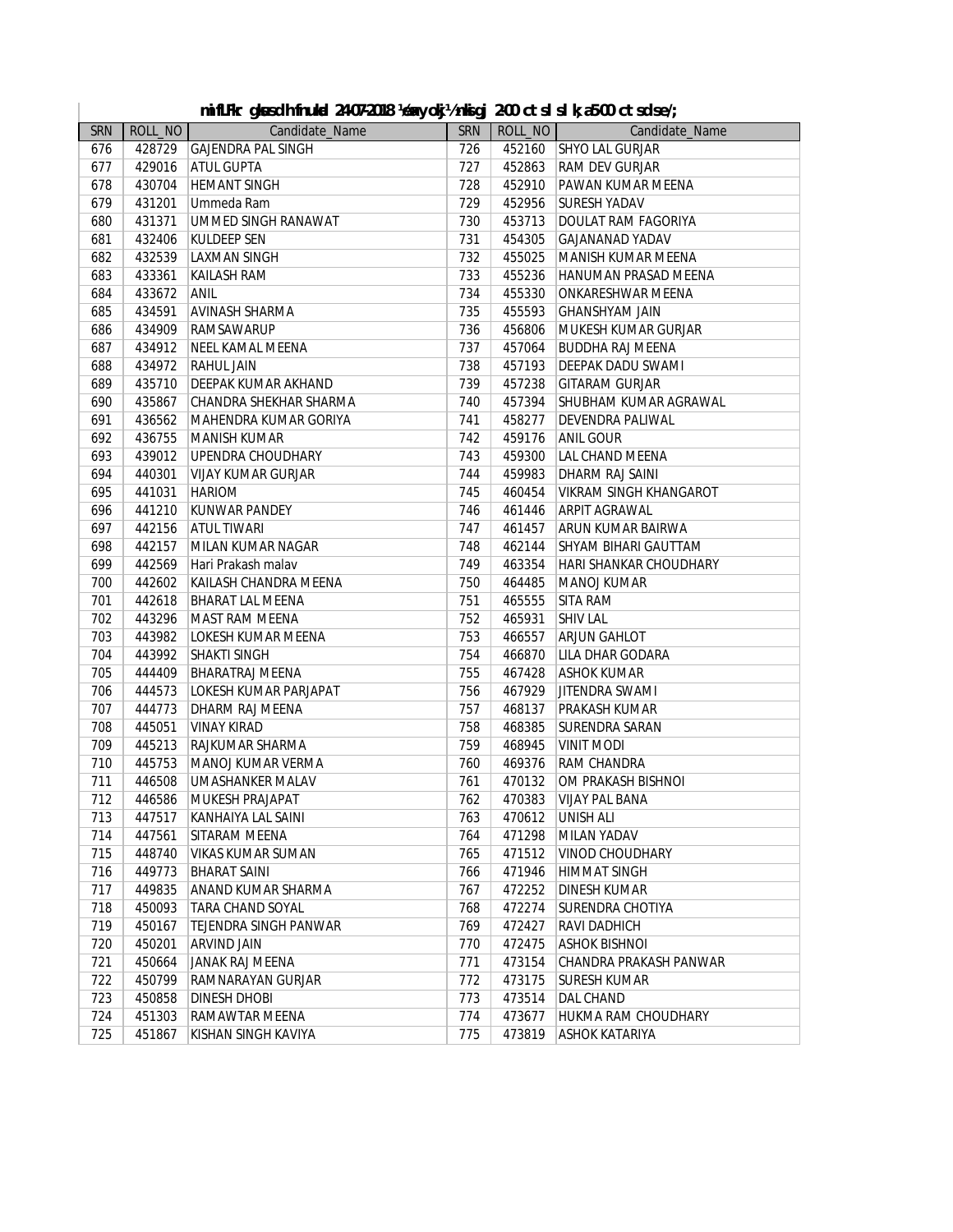|     |         | mifLFkr gkusdh fnukal 24-07-2018 Vexyokj½nkigj 2-00 ctslslk;a5-00 ctsdse/; |            |         |                            |
|-----|---------|----------------------------------------------------------------------------|------------|---------|----------------------------|
| SRN | ROLL_NO | Candidate_Name                                                             | <b>SRN</b> | ROLL_NO | Candidate_Name             |
| 776 | 474555  | <b>RISHIRAJ SINGH</b>                                                      | 826        | 503338  | <b>SUMIT KUMAR</b>         |
| 777 | 474771  | <b>SUMER SINGH SAINI</b>                                                   | 827        | 503719  | <b>SAURABH MITTAL</b>      |
| 778 | 475653  | <b>BHARAT SINGH</b>                                                        | 828        | 504080  | KUNJBIHARI SHARMA          |
| 779 | 475808  | <b>SANDEEP GODARA</b>                                                      | 829        | 504133  | <b>RAMHARI TYAGI</b>       |
| 780 | 475909  | <b>TAGAT SINGH</b>                                                         | 830        | 504223  | <b>MAN SINGH</b>           |
| 781 | 475915  | HANSRAJ BHATI                                                              | 831        | 505818  | SHUBHAM BANSAL             |
| 782 | 476277  | OM PRAKASH PALIWAL                                                         | 832        | 505851  | <b>RAJKUMAR</b>            |
| 783 | 476451  | <b>BUDHA RAM GODARA</b>                                                    | 833        | 506183  | <b>VINOD KUMAR SHARMA</b>  |
| 784 | 478069  | <b>NARENDRA PAL SINGH</b>                                                  | 834        | 506783  | <b>DHEERAJ KUMAR</b>       |
| 785 | 478103  | <b>DEVILAL</b>                                                             | 835        | 507825  | <b>AVINASH SUMAN</b>       |
| 786 | 478215  | <b>BHOM SINGH GOYAL</b>                                                    | 836        | 507866  | <b>BUNTY KUMAR MEGHWAL</b> |
| 787 | 478545  | <b>JASA RAM</b>                                                            | 837        | 509213  | <b>SUMER SINGH MEENA</b>   |
| 788 | 478553  | <b>KALU RAM</b>                                                            | 838        | 509706  | KAMLESH KUMAR SAINI        |
| 789 | 478939  | KAILASH CHANDRA                                                            | 839        | 510368  | <b>VINAY RAJWANSH</b>      |
| 790 | 479209  | RAMESH KUMAR                                                               | 840        | 512176  | <b>NAVEEN KUMAR</b>        |
| 791 | 479253  | <b>SHRAWAN RAM</b>                                                         | 841        | 512215  | <b>BALRAM</b>              |
| 792 | 479290  | KOJA RAM                                                                   | 842        | 512934  | <b>MAHIPAL SINGH</b>       |
| 793 | 480517  | <b>THIRPAL PALIWAL</b>                                                     | 843        | 513013  | MANOJ KUMAR PRAJAPAT       |
| 794 | 482171  | <b>RAHUL DADHICH</b>                                                       | 844        | 513280  | <b>VISRAM MEENA</b>        |
| 795 | 482542  | JASWANT SINGH                                                              | 845        | 513438  | <b>RAJESH SINGH</b>        |
| 796 | 484165  | UMMED SINGH SANKHLA                                                        | 846        | 513611  | DILEEP KUMAR               |
| 797 | 484580  | <b>GOVIND GOPAL BHORA</b>                                                  | 847        | 514130  | <b>VINOD KUMAR MEENA</b>   |
| 798 | 484587  | <b>ANIL SEERVI</b>                                                         | 848        | 514274  | <b>INDRA KUMAR TANWAR</b>  |
| 799 | 484746  | <b>JAGDISH</b>                                                             | 849        | 514430  | <b>RAJ SINGH RATHI</b>     |
| 800 | 485055  | <b>RAMESH CHOUDHARY</b>                                                    | 850        | 515202  | <b>ADITYA SHARMA</b>       |
| 801 | 485471  | PRAFUL CHANDRA GEHLOT                                                      | 851        | 515679  | <b>SHAHRUN</b>             |
| 802 | 486156  | <b>SHAKTI SINGH RATHORE</b>                                                | 852        | 516363  | <b>VIKARAM SAINI</b>       |
| 803 | 486965  | <b>SUMER SINGH</b>                                                         | 853        | 516543  | PHOOL SINGH MEENA          |
| 804 | 487313  | CHANDRAPRAKASH TANWAR                                                      | 854        | 517115  | <b>SATISH KUMAR</b>        |
| 805 | 487413  | <b>AMBA RAM MEGHWAL</b>                                                    | 855        | 517654  | <b>NAVEEN KISHOR</b>       |
| 806 | 487986  | <b>SUNIL KHILERY</b>                                                       | 856        | 517756  | MANISH KUMAR SHARMA        |
| 807 | 489201  | <b>ASHOK SIROHI</b>                                                        | 857        | 518029  | <b>SADDAM HUSAIN</b>       |
| 808 | 489324  | <b>NETA RAM</b>                                                            | 858        | 518098  | <b>HARISHANKAR MEENA</b>   |
| 809 | 489684  | <b>PREM SUKH CHOUDHARY</b>                                                 | 859        | 518562  | PUSHPENDRA TIWARI          |
| 810 | 490053  | <b>SANDEEP CHOUDHARY</b>                                                   | 860        | 519126  | PAWAN KUMAR GOYAL          |
| 811 | 490151  | <b>MANGILAL</b>                                                            | 861        | 520760  | <b>SHAMBHU LAL VYAS</b>    |
| 812 |         | 491681 CHETAN MENARIA                                                      | 862        |         | 520973 ARUN PRAJAPAT       |
| 813 | 491933  | MANISH JOSHI                                                               | 863        | 521049  | USHMAN HUSSAIN KURESHI     |
| 814 | 493205  | NAGENDRA SINGH CHUNDAWAT                                                   | 864        | 521578  | <b>GIRDHARI SINGH RAO</b>  |
| 815 | 497065  | <b>MOHAN LAL JOSHI</b>                                                     | 865        | 521927  | <b>OMPRAKASH REGAR</b>     |
| 816 | 499358  | KAMLESH SALVI                                                              | 866        | 523011  | RAVI KUMAR BOHRA           |
| 817 | 500366  | RAKESH SEERVI                                                              | 867        | 524827  | SUDHIR KUMAR SHARMA        |
| 818 | 501499  | <b>GOPAL KRISHAN MEGHWAL</b>                                               | 868        | 525041  | <b>AJAY SONI</b>           |
| 819 | 502134  | <b>ABHISHEK SAGAR</b>                                                      | 869        | 525434  | HANUMAN SAHAI SHARMA       |
| 820 | 502220  | SHARAD KUMAR TOMAR                                                         | 870        | 525655  | DHARMENDRA SINGH CHANDEL   |
| 821 | 502677  | SHASHANK SHARMA                                                            | 871        | 525995  | PAWAN KUMAR GAUTAM         |
| 822 | 502778  | PANKAJ SINGH                                                               | 872        | 526497  | RAMAN BHARDWAJ             |
| 823 | 502970  | <b>DHARMVEER</b>                                                           | 873        | 527293  | RAVIDUTT SHARMA            |
| 824 | 503119  | <b>GOPESH GARG</b>                                                         | 874        | 527373  | ANURAG SHARMA              |
| 825 | 503191  | rakesh kumar meena                                                         | 875        | 527411  | AJAY SINGH SHEKHAWAT       |
|     |         |                                                                            |            |         |                            |